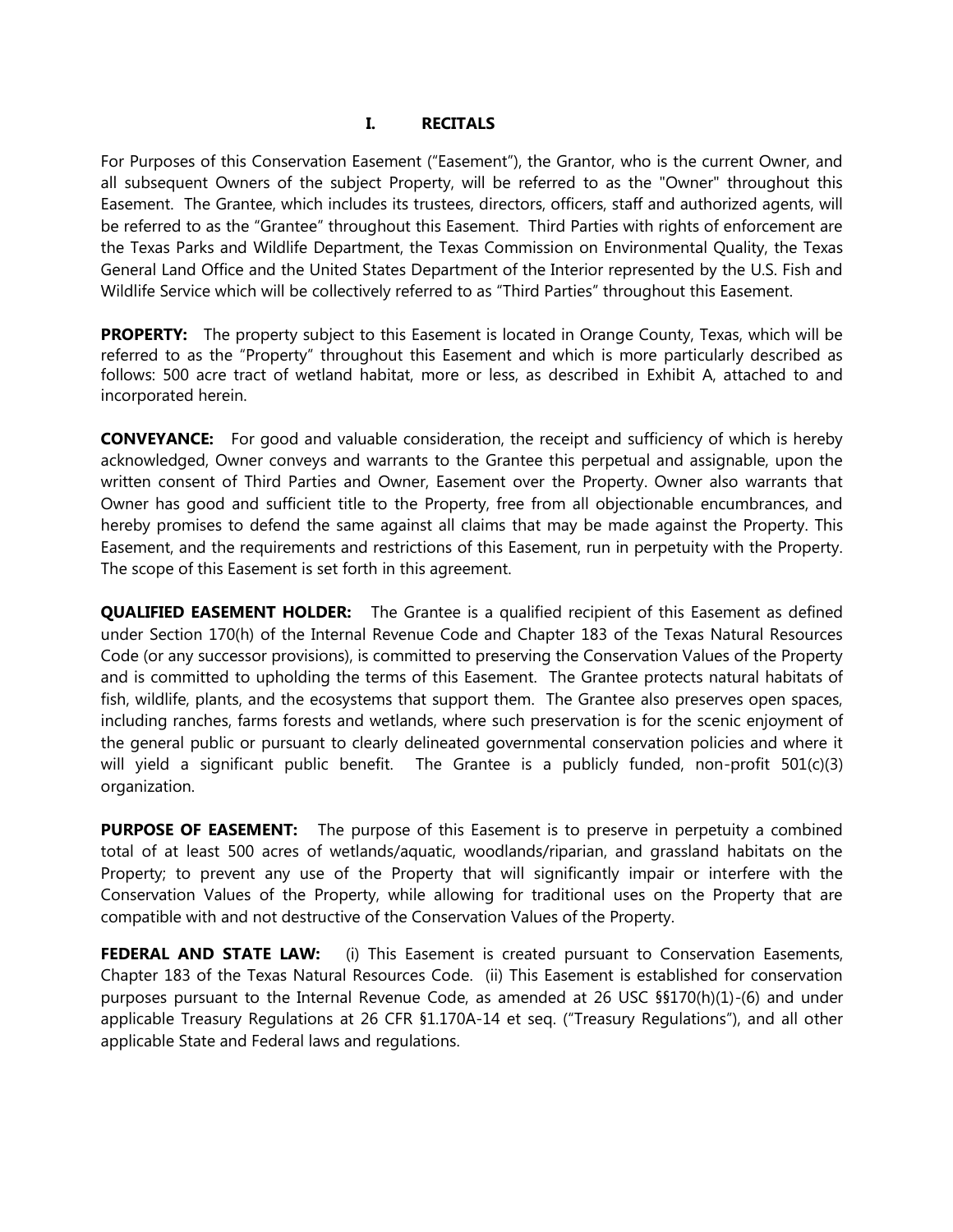**CONSERVATION VALUES:** The Property possesses natural, scenic, historic, open space, scientific, biological, or ecological resources of importance to the Owner, the Grantee, Third Parties and the public. These values are referred to as the "Conservation Values" in this Easement. The Conservation Values of this Property include the following:

- A. Open Space and Scenic Values:
	- 1. The Property provides relief from proximity to urban areas.
	- 2. The Property lies within an area for which there is a reasonable possibility that the Grantee may acquire other property rights on nearby or adjacent properties to expand the Conservation Values preserved by this Easement.
- B. Public Policy:
	- 1. The Property is preserved pursuant to a clearly delineated federal, state, or local conservation policy and yields a significant public benefit. Legislation, regulations, and policy statements that establish relevant public policy include, but are not limited to the following:
		- a. Conservation easements, as provided by Chapter 183 of the Texas Natural Resources Code (or any successor provision then applicable);
		- b. Protection of all wild animals as property of the State of Texas as provided by Section 1.011 of the Texas Parks and Wildlife Code (or any successor provision then applicable);
		- c. Conservation of water resources as provided by Chapters 16 and 26 of the Texas Water Code (or any successor provision then applicable).
	- 2. The Third Parties have recognized the importance of the Property as an ecological resource, by designating the conservation of this land as appropriate compensation for injuries to other natural resources as described in a document entitled the "Final Damage Assessment and Restoration Plan for the DuPont Works Industrial Complex in Beaumont, Texas" (\_\_\_ 2013) ("Restoration Plan") and consistent with the Restoration Project as implemented in accordance with the Consent Decree in *United States of America and the State of Texas vs. E.I DuPont De Numours & Co.,* Docket No. \_\_\_\_\_\_\_\_\_\_\_\_\_\_\_\_\_\_ ("Consent Decree").
- C. Wildlife Habitat
	- 1. The Property contains significant habitat in which fish, wildlife, plants, or the ecosystems that support them, thrive in a relatively natural condition.
	- 2. The Property contains and supports sustainable habitat for a biologically diverse collection of animals and plants as further described in Exhibit B, Baseline Study of the Property.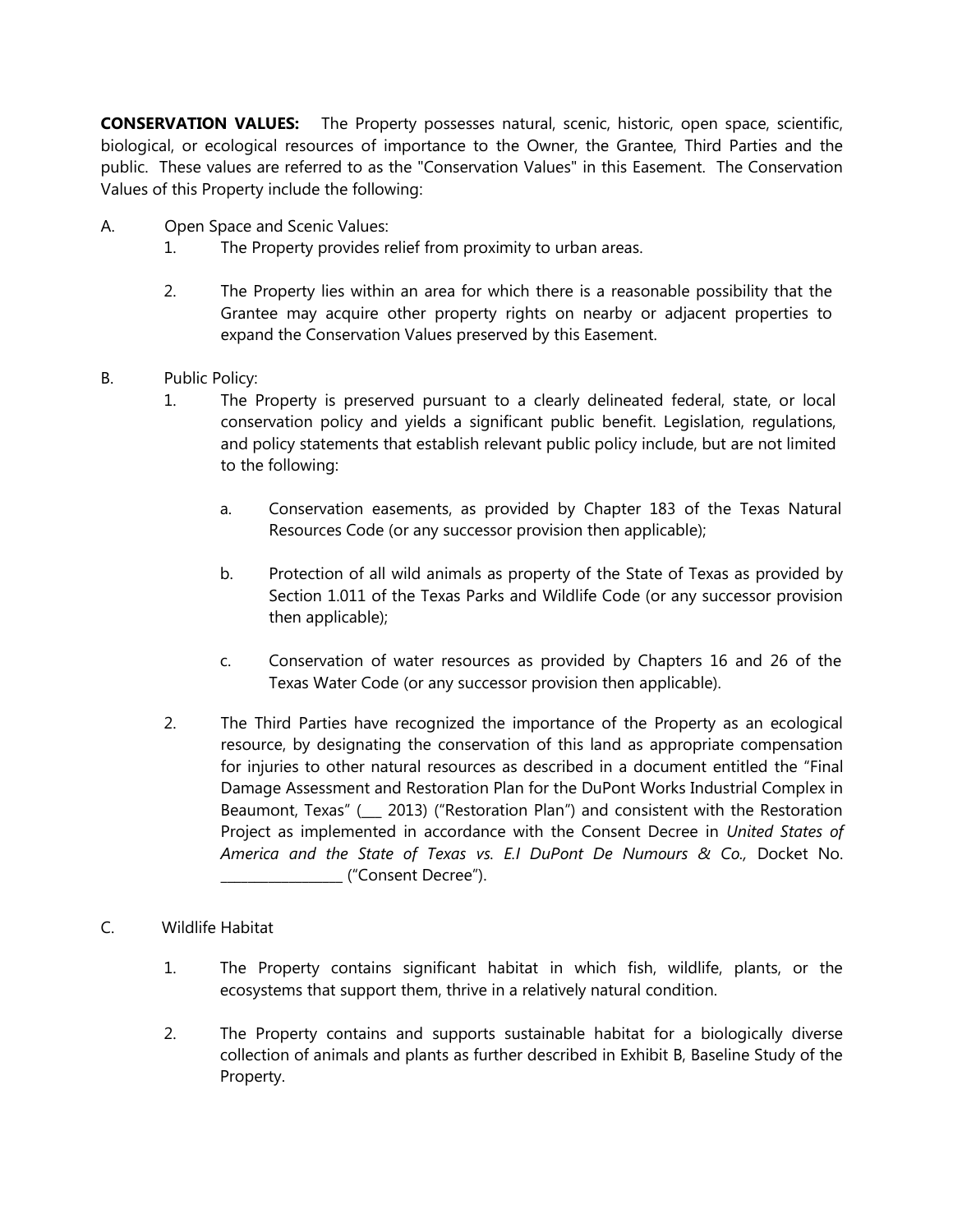3. The Property contains areas that represent good examples of terrestrial or aquatic communities as further described in Exhibit B, Baseline Study of the Property.

NOW, THEREFORE, the Owner, the Grantee and Third Parties have the common purpose of conserving the above-described Conservation Values of the Property in perpetuity, and the State of Texas has authorized the creation of Conservation Easements pursuant to Chapter 183 of the Texas Natural Resources Code, and Owner, the Grantee and Third Parties wish to avail themselves of the provisions of that law.

### **II. TERMS AND CONDITIONS OF THIS EASEMENT**

### A. Baseline Documentation

Specific Conservation Values of the Property have been documented in a natural resource inventory, dated September 2014 and updated with a November 2018 addendum and signed by the Owner and the Grantee as Exhibit D, attached to and incorporated herein. This "Baseline Documentation Report" consists of maps, a depiction of all existing human-made modifications, prominent vegetation, identification of flora and fauna, land use history, distinct natural features, and photographs. The parties acknowledge that this Baseline Documentation Report is a reasonably accurate representation of the Property at the time of this conveyance. The parties also acknowledge that the Baseline Documentation Report is intended to serve as an objective information baseline for monitoring compliance with the terms of this conveyance, but that it is not intended to preclude the use of other evidence to establish the present condition of the Property if there is a controversy over its use.

### B. Density

The Owner agrees that it will not include the Property, or any portion of it, as part of the gross area of other property not subject to this Easement for the purposes of determining density, lot coverage, permissible lot yield, or open space requirements under otherwise applicable laws, regulations or ordinances controlling land use and building density. No development rights that have been encumbered or extinguished by this Conservation Easement shall be transferred to any other lands pursuant to a transferable development rights scheme, cluster development arrangement or otherwise.

## C. Prohibited Actions

Any activity on, or use of, the Property that is inconsistent with the Purposes of this Easement or that is detrimental to the Conservation Values is expressly prohibited. By way of example, but not by way of limitation, the activities and uses that are explicitly prohibited, except as provided for in Section II.E.1 of this Easement, are described in Exhibit C, attached to and incorporated herein.

### D. Landowner's Reserved Rights

The Owner retains all ownership rights that are not expressly restricted by this Easement. By way of example and subject to the limitations set forth herein, the activities and uses that are expressly permitted are described in Exhibit D, attached to and incorporated herein.

E. Rights and Duties of the Grantee and Third Parties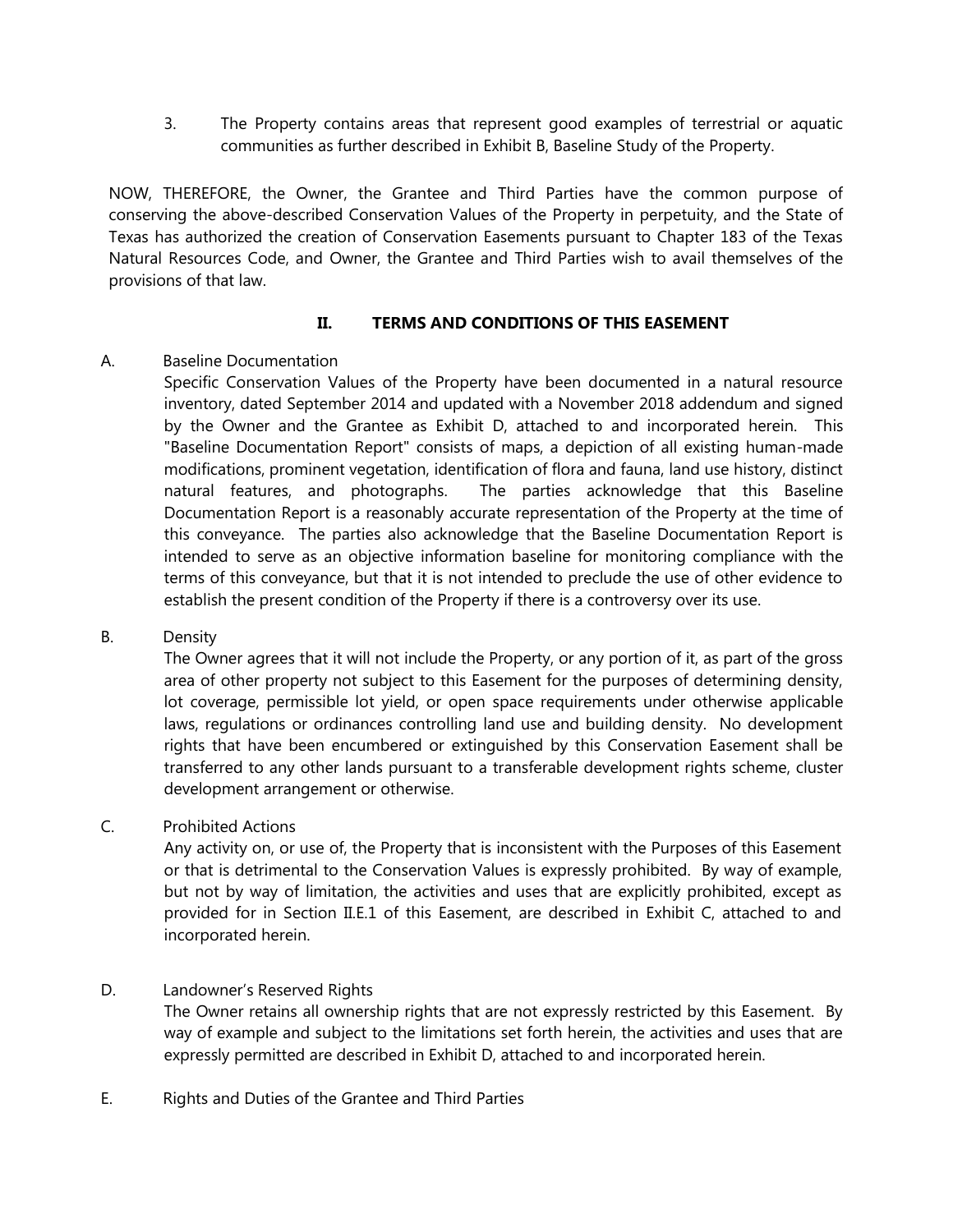- 1. The Owner confers the following rights upon the Grantee and Third Parties to perpetually maintain the Conservation Values of the Property:
	- a. Right to Enter: The Grantee or its representative and Third Parties or their representatives have the right to enter the Property at reasonable times for the purposes of (i) inspecting the Property to determine compliance with the terms of this Easement, and (ii) obtaining evidence for the purpose of seeking judicial enforcement of this Easement. The Grantee and Third Parties agree that this entry will be done in a manner that will not unreasonably interfere with the Owner's permitted uses of the Property. The Grantee and Third Parties also agree to provide advance written notice to the Landowner prior to entering the Property, except in any case where immediate entry is necessary to prevent, terminate, or mitigate damage to, or the destruction of, the Conservation Values, or to prevent or mitigate a violation of the terms of this Easement in which case reasonable notice to the Owner shall be sufficient. Further, Owner, Grantee and Third Parties may execute a separate agreement after creation of this Easement to authorize appropriate subcontractors and/or volunteers to enforce the terms of this Easement. Any such agreement shall not diminish the enforcement rights of the Grantee and Third Parties.

Except as otherwise provided herein, the general public is not granted access to this Property under this Easement.

- b. Signs: With agreement by the Owner, the Grantee has the right to place signs on the Property that identify the land as protected by this Easement. The size, design, number and location of any such signs are subject to the Owner's approval. Such approval shall not be unreasonably withheld by the Owner.
- 2. Inspection: The Grantee shall inspect the Property at least once annually in order to monitor the general condition of the Property and compliance with the terms of this Easement. Each annual inspection trip shall take place within thirty (30) days of the anniversary date of the Baseline Documentation Report. The Grantee shall give notice to Third Parties at least fourteen (14) days in advance of the annual inspection trip in order to allow their participation at their option. Within thirty (30) days after the date of each annual inspection trip, the Grantee shall prepare and provide to the Owner and Third Parties an annual monitoring report outlining the findings and/or deficiencies observed or discovered during the annual inspection trip to the Property. The Grantee and Third Parties shall give notice to each other of any additional planned inspection trips to the Property at least fourteen (14) days in advance of each trip in order to allow participation of Third Parties or the Grantee at their option. The Grantee and Third Parties shall provide each other with written summaries of each other's findings and/or deficiencies observed or discovered during each and every additional inspection to the Property within thirty (30) days of completion of each inspection trip.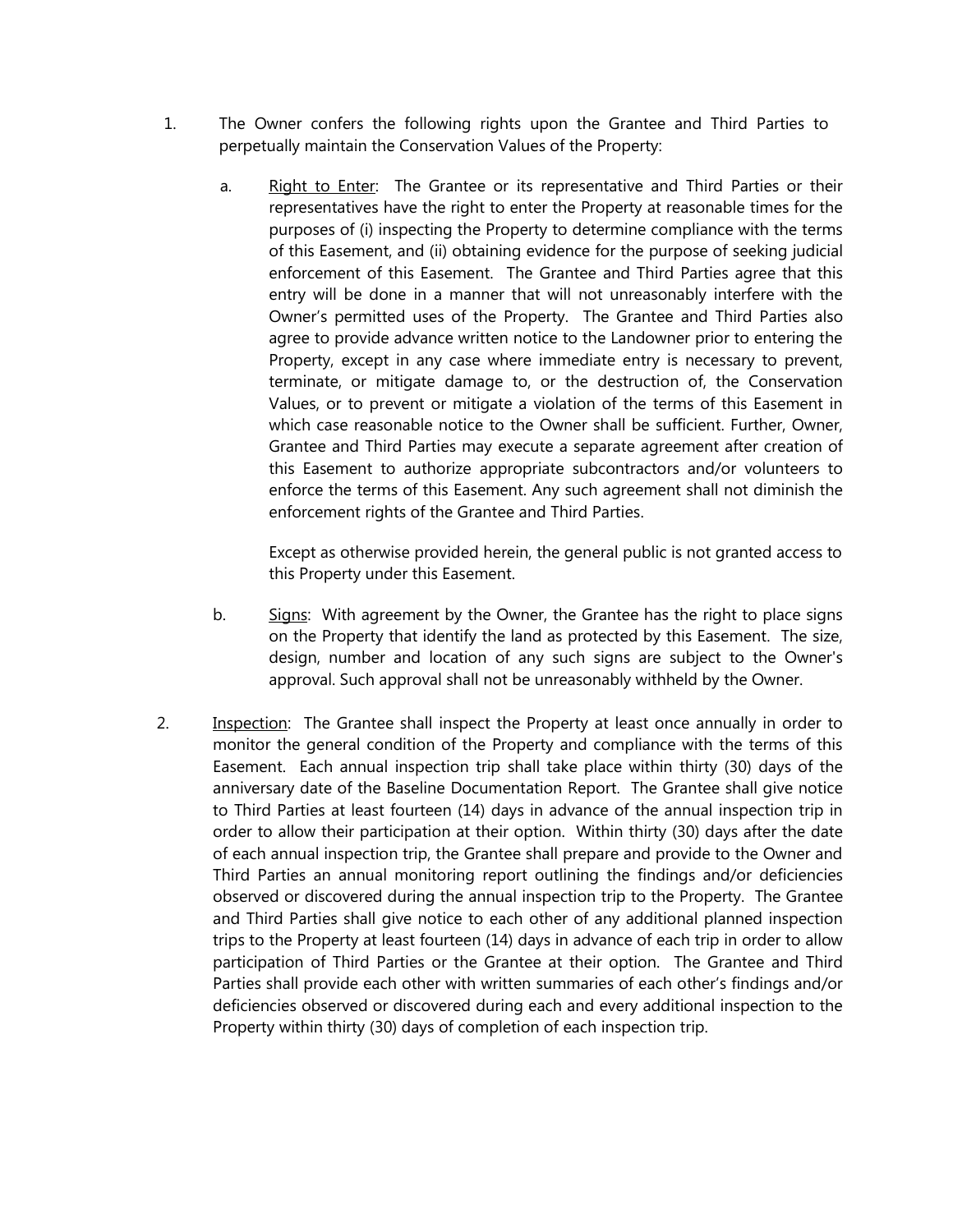- 3. Easement Enforcement: The Grantee shall be the primary enforcer of this Easement. If Third Parties and the Grantee agree that a violation of this Easement is occurring or has occurred, the Grantee shall enforce the terms of this Easement, and Third Parties may join the enforcement action at their option. If Third Parties disagree with the Grantee that a violation of this Easement is occurring or has occurred, the Grantee shall enforce the terms of this Easement without the concurrence of Third Parties. If the Grantee disagrees with Third Parties that a violation of this Easement is occurring or has occurred, Third Parties may enforce the terms of this Easement at their option without the concurrence of the Grantee.
- 4. This section addresses cumulative remedies of the Grantee and Third Parties and limitations on these remedies:
	- a. Acts Beyond Owner's Control: The Grantee and Third Parties may not bring an action against the Owner for modifications to the Property resulting from causes beyond the Owners' control, including, but not limited to, natural disasters such as unintentional fires, floods, drought, storms, or natural earth movement.

In the event the terms of this Easement are violated by unauthorized actions of entities not parties to this Easement that Owner could not reasonably have anticipated or prevented, the Owner agrees, at the Grantee's and/or Third Parties' option, to join in any suit, to assign the Owner's right of action to the Grantee and/or Third Parties or their representative, or to appoint the Grantee and/or Third Parties or their representative as the Owner's attorney-in-fact, for the purposes of pursuing an enforcement action against the responsible parties.

b. Notice of Violation: If the Grantee and/or Third Parties determine that the Owner is in violation of this Easement, or that a violation is threatened, the Grantee and/or Third Parties shall provide written notice to the Owner within thirty (30) days of such determination. The written notice will: (i) identify the violation, and (ii) request corrective action to cure the violation and, where the Property has been injured, restore the Property.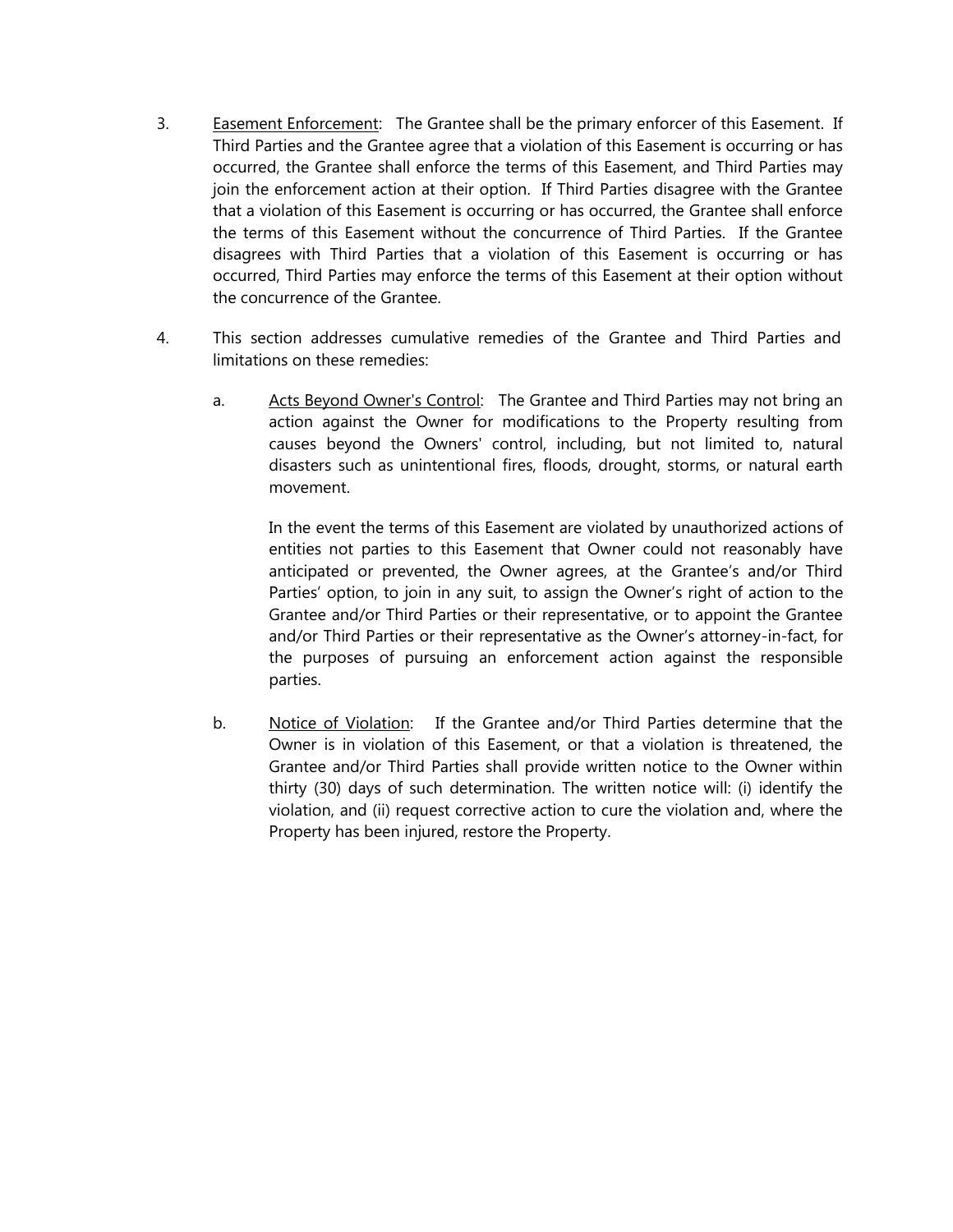However, if at any time the Grantee and/or Third Parties determine that a violation or a threatened violation is causing or threatens to cause immediate and irreparable harm to the Conservation Values of the Property, then Grantee and/or Third Parties may immediately pursue any and all available lawful remedies to prevent or limit such harm without prior notice and without awaiting Owner's opportunity to cure the alleged violation. In a situation where a violation or a threatened violation is not causing or threatening to cause immediate or irreparable harm to the Conservation Values of the Property and, therefore, prior notice to the Owner is required, the Grantee and Third Parties may pursue their lawful remedies without waiting for the Owner to cure only if the Owner does not cure or begin to cure the violation in a timely manner in accordance with Paragraph II.E.4.d ("Owner Failure to Act"). In either of these two situations, the Owner agrees to reimburse all reasonable costs, including attorney's fees, related to the violation and its resolution.

- c. Corrective Action: The Owner agrees that the Grantee and/or Third Parties reserve the right to assert the following hierarchy of corrective actions to any and all unauthorized violations of this Easement:
	- (i) Partial Restoration of this Easement: Owner shall restore the damaged area or feature of the Property to its condition prior to the violation within a reasonable time according to a plan approved by the Grantee and Third Parties, which approval shall not be unreasonably withheld;
		- (ii) Partial Replacement of This Easement: If the Grantee and Third Parties determine that restoration is not likely to be successful on all of the damaged area or feature of the Property, then the Owner may convey, within one year of the notice of violation, a new conservation easement acceptable to and approved by the Grantee and Third Parties on a nearby parcel of land possessing the equivalent Conservation Values that existed on the damaged area or feature of the Property prior to the violation;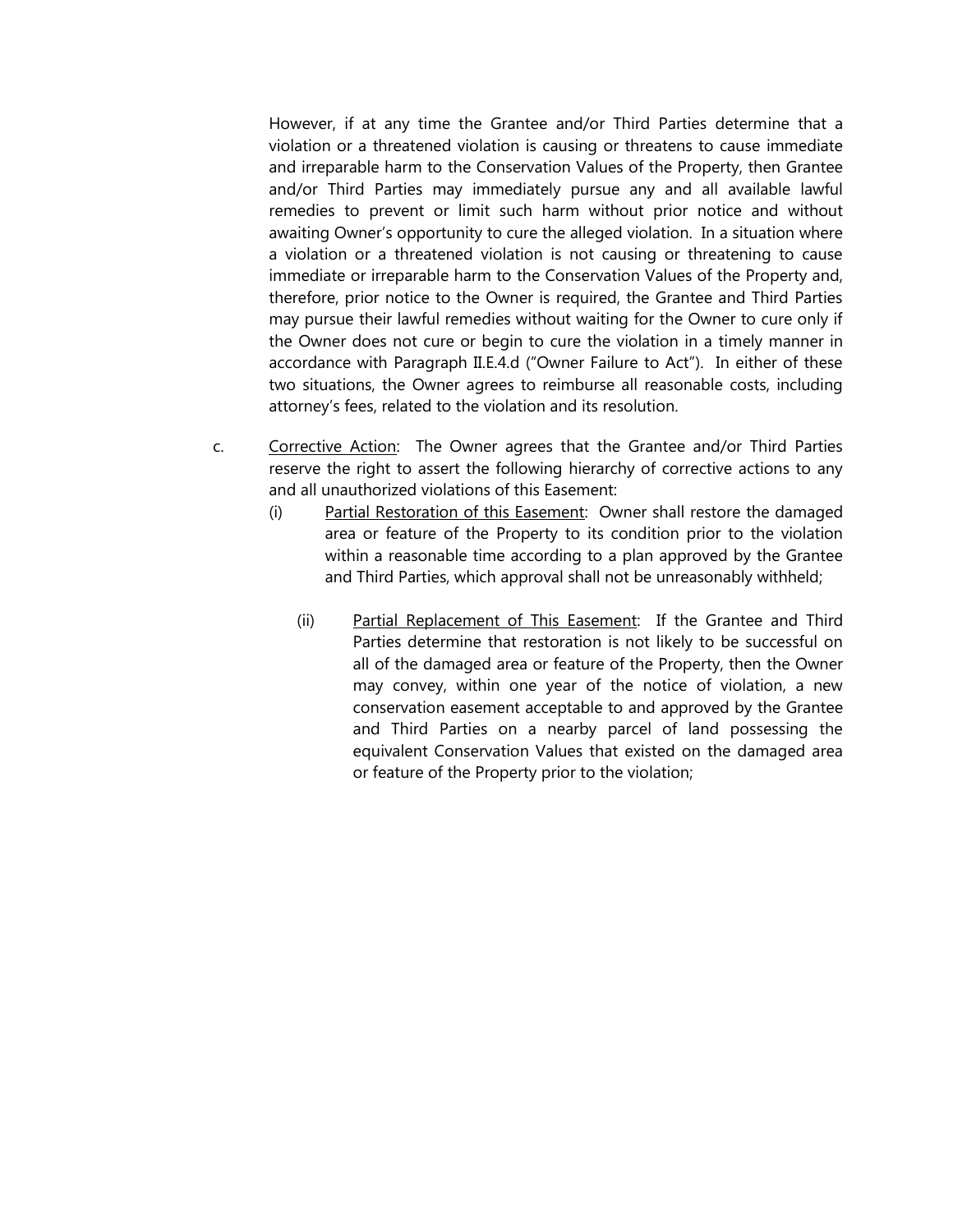- (iii) Complete Replacement of This Easement: If the Grantee and Third Parties determine that options (i), and (ii) will not be effective, then the Owner shall provide a cash settlement to the Grantee and Third Parties adequate to enable Grantee and Third Parties to acquire another conservation easement with provisions substantially similar to those contained in this Easement on another property of equivalent acreage and possessing substantially similar Conservation Values to those on the Property covered by this Easement. Upon full payment and acknowledgment by the Grantee and Third Parties that such payment constitutes an adequate cash settlement, this Easement will become void and Owner's obligations hereunder shall for all purposes of the Grantee and Third Parties be extinguished. Any cash settlement received under this subsection shall be placed in a trust account to be used only for the purpose of carrying out further land preservation activities consistent with the goals of the Restoration Plan at an alternate property. Funds may be expended out of the trust account only in accordance with written authorization from Grantee and Third Parties.
- d. Owner Failure to Act: If, within sixty (60) days after written notice, the Owner does not implement or begin implementing reasonable and appropriate corrective measures requested by the Grantee and Third Parties, or notify the Grantee and Third Parties of extenuating circumstances, the Grantee and/or Third Parties, may bring an action in law or in equity to enforce the terms of this Easement. In the case of immediate or irreparable harm, or if an Owner is unable to be notified, the Grantee and/or Third Parties may invoke these same remedies without notification and/or awaiting the expiration of the sixty (60) day period.
- e. Remedies: The Owner agrees that the Grantee and Third Parties may seek equitable remedies in addition to money damages to address any violation(s) of the terms of this Easement. The Grantee and/or Third Parties are entitled to seek to enjoin the violation through a temporary restraining order or through temporary or permanent injunctive relief and to seek specific performance, declaratory relief, restitution, reimbursement of expenses, and/or an order compelling the Owner to restore the Property. If the court determines that Grantee and Third Parties complied with all provisions herein and that Owner has failed to comply with this Easement, the Owner shall also reimburse the Grantee and/or Third Parties for all reasonable litigation costs and reasonable attorney's fees, and all reasonable costs of necessary corrective action or Property restoration incurred by the Grantee and/or Third Parties.
- f. Delay in Enforcement. A delay in enforcement by the Grantee and/or Third Parties shall not be construed as a waiver of the Grantee's and/or Third Parties' rights to eventually enforce the terms of this Easement.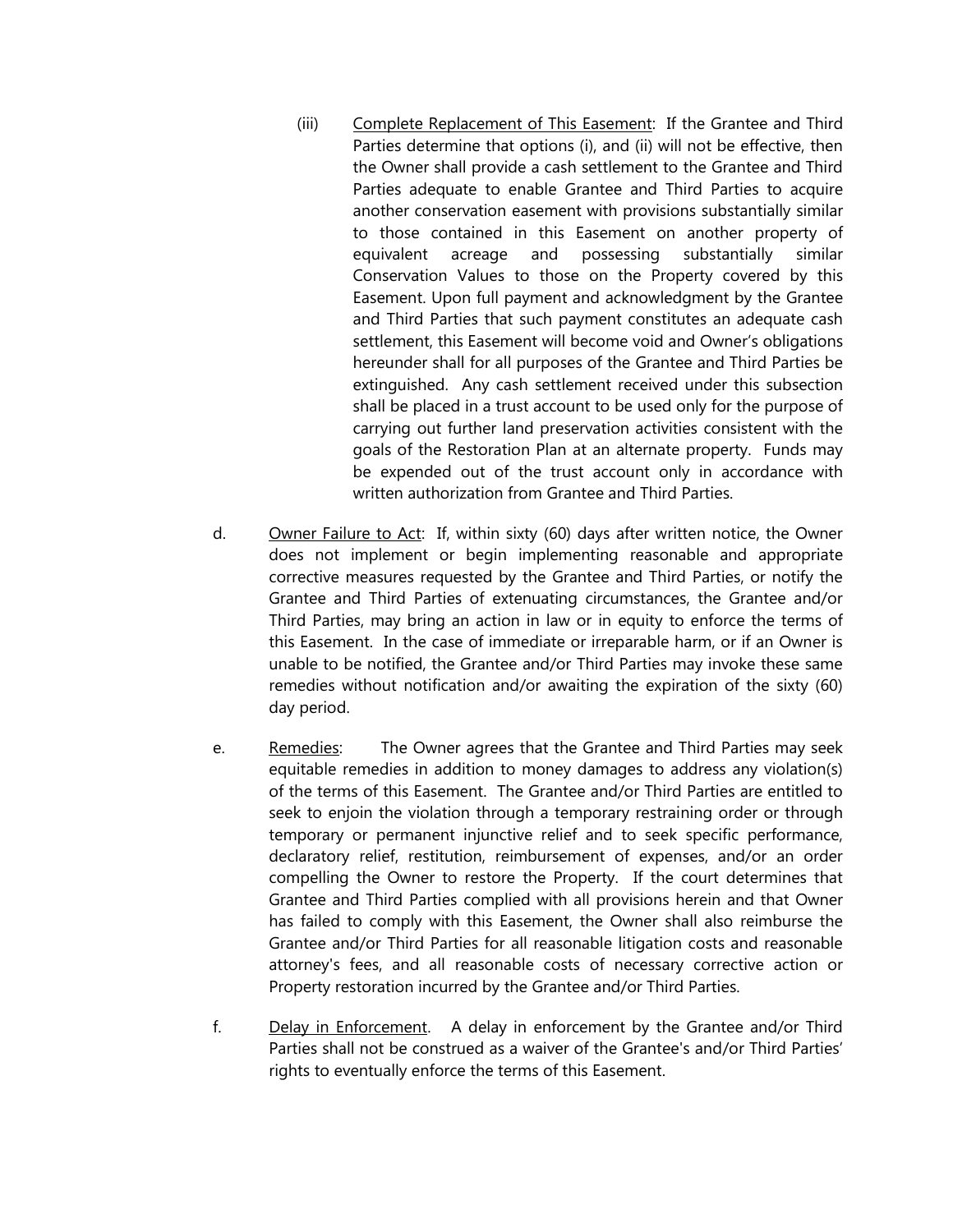### F. Notification of Exercise of Reserved Right

- 1. The purpose of requiring the Owner to notify the Grantee and Third Parties' representative prior to undertaking certain reserved rights is to afford the Grantee and Third Parties an opportunity to review the activities in question and to ensure all parties agree that any such activities are designed and will be carried out in a manner consistent with the Purposes of this Conservation Easement. Accordingly, the Grantee and Third Parties shall reserve the right to review, approve, or conditionally approve any such permitted activity requiring prior notice provided that no such activity shall diminish the Conservation Values of the Property. This notification requirement applies only to the following permitted activities:
	- a. Right to Convey. Owner shall notify the Grantee and Third Parties prior to the conveyance of the Property. Owner shall incorporate the terms of this Easement in any deed or other legal instrument by which Owner divests any interest in all or a portion of the Property, including, without limitation, a leasehold interest or mineral rights. Before or at the time Owner notifies the Grantee and Third Parties of the transfer, Owner must provide documentation to the Grantee and Third Parties that the party taking any interest in all or a portion of the Property, including, without limitation, a leasehold interest in the Property or mineral rights, has been notified of and has agreed to comply with this Easement and the requirements and restrictions of this Easement. This Easement and the requirements and restrictions of this Easement, run in perpetuity with the Property.
	- b. Right to Maintain and Replace Existing Structures. Owner shall submit a plan to the Grantee and Third Parties for review and approval as required in Exhibit D prior to beginning renovation or replacement of existing structures.
	- c. Right to Restore, Enhance, and Manage Native Plant and Wildlife Habitat. Owner shall submit a conservation plan to the Grantee and Third Parties for review and approval as required in Exhibit D prior to beginning any restoration, enhancement and management activities beyond those specified in the Restoration Project as defined in the Consent Decree. All restoration, enhancement, and management activities shall be consistent with the Conservation Values as outlined in this Easement.
	- d. Right to Use Agrichemicals and Biological Controls. Owner shall notify the Grantee and Third Parties and request consent as required by Exhibit D prior to using agrichemicals or biological controls on the Property.
	- e. Rights Associated with Other Easements. Owner shall notify the Grantee and Third Parties and request consent as required by Exhibit D prior to modifying existing easements or granting a new easement on the Property.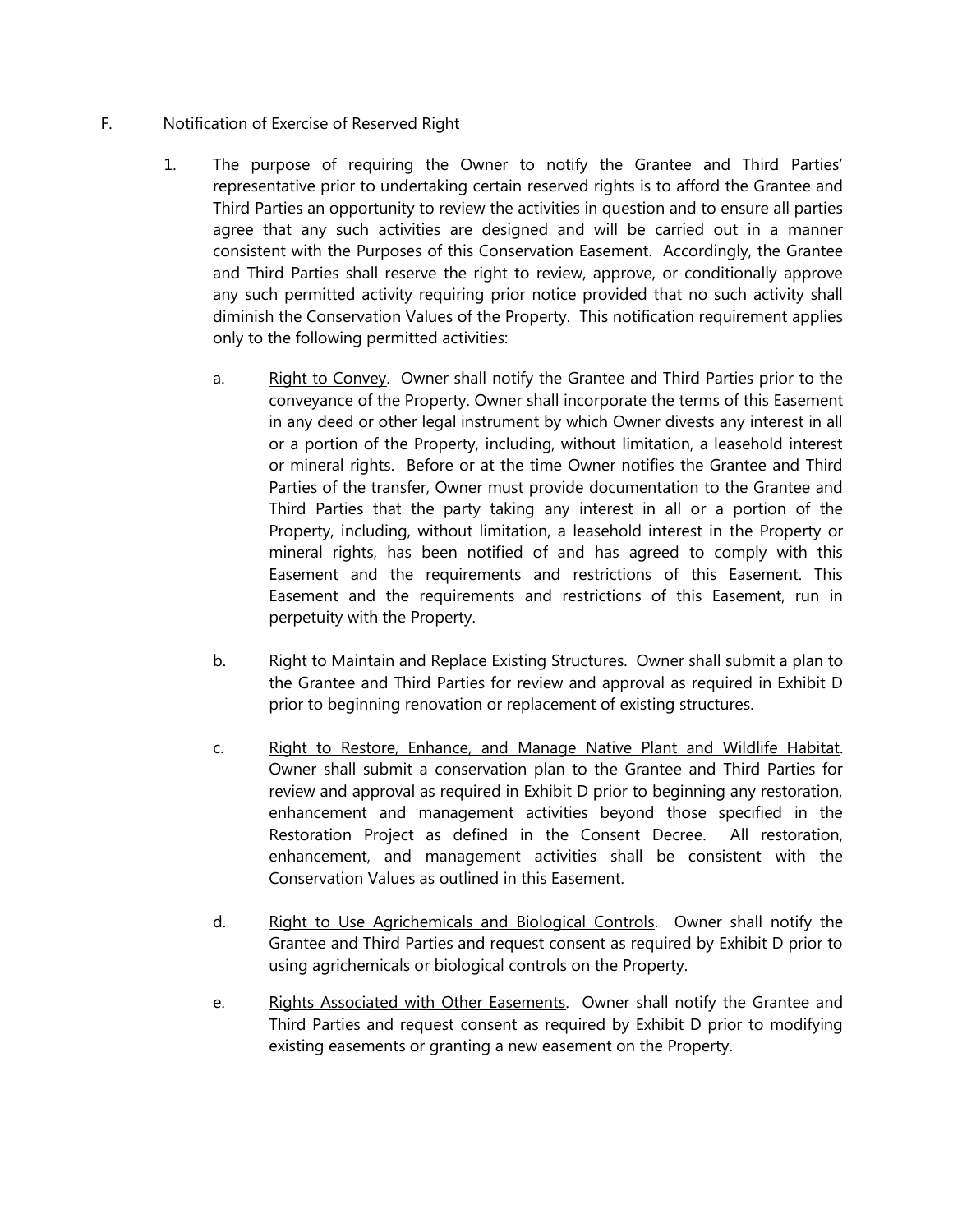- 2. Whenever notice is required, the Owner shall notify the Grantee and Third Parties' representative in writing not less than thirty (30) days prior to the date the Owner intends to undertake the activity in question. The notice shall describe the proposed activity in sufficient detail to permit the Grantee and Third Parties to make an informed judgment as to the proposed activity's consistency with the Purposes of this Easement.
- 3. It shall also be the responsibility of the Owner to notify the Grantee and Third Parties in writing:
	- a. a reasonable amount of time prior to any and all meetings, negotiations or discussions regarding the mineral rights of the Property;
	- b. no less than thirty (30) days after any owner or authorized lessee of mineral rights has begun any on-site exploration for or extraction from the Property of any type of subsurface mineral if the Owner has knowledge of such activity; and
	- c. no less than thirty (30) days after Owner receives any notice of cessation of any such activity.

The Owner shall be responsible for restoring any surface damage that may result from any exploration for, extraction of, or translocation of *(e.g*., pipelines) subsurface minerals such that the topography, substrate composition and vegetative cover of the restored area is consistent with the Purposes of this Easement. Further, to the extent the Owner is legally able to control the activities of mineral interest owners and any authorized lessee, the Owner shall incorporate into any lease a provision to protect the Purposes of this Easement and the Conservation Values of the Property. To facilitate accommodation, the Grantee and Third Parties reserve the right to attend and participate in all non-confidential meetings, negotiations or discussions regarding activities impacting Conservation Values associated with the exploration for, extraction of, or translocation of said minerals if the Owner has knowledge of such meetings, negotiations or discussions in order to protect its interest in this Easement.

### G. Dispute Resolution

This section governs disputes among the Grantee and Third Parties. Any dispute among the Grantee and Third Parties that arises under or with respect to this Easement shall in the first instance be the subject of informal negotiations between the parties to the dispute. The period for informal negotiations shall not exceed twenty (20) days from the time the dispute arises unless it is modified by written agreement of the parties to the dispute. The dispute shall be considered to have arisen when one party sends another party a written Notice of Dispute. If the parties to the dispute are unable to resolve the dispute through these informal means, they may elect to resolve the dispute through mutually agreeable alternative dispute resolution procedures within a sixty (60)- day period after the dispute arises or, failing that, through judicial means.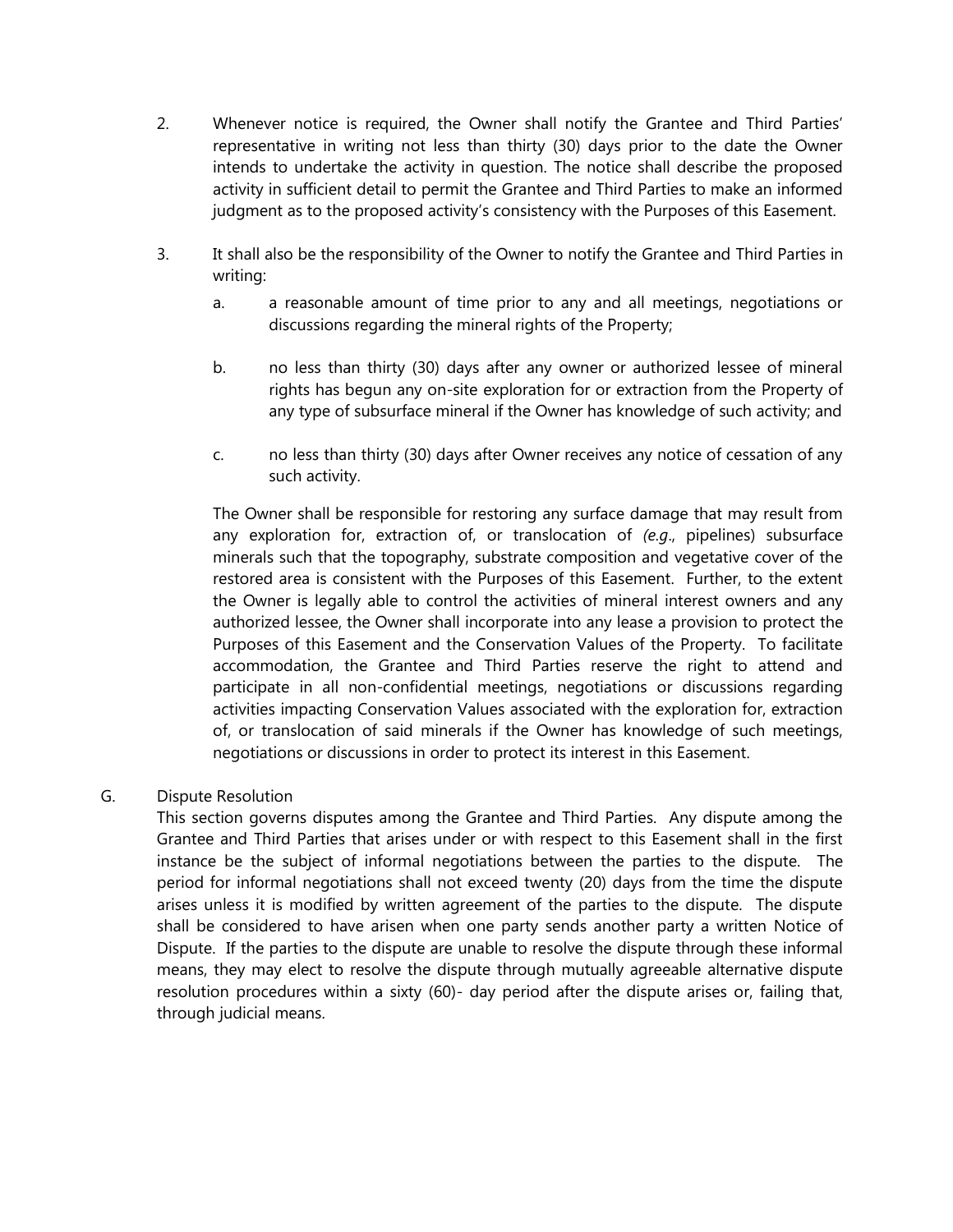### H. Disclaimer of Legal and Tax Implications

Grantee and Third Parties disclaim any representations concerning the tax and legal implications of this conservation easement transaction. The Owner is advised by the Grantee and Third Parties to seek legal and financial advice from qualified professionals.

#### I. Ownership Costs

In accepting this Easement, the Grantee and Third Parties shall have no liability or other obligation for (i) upkeep and maintenance, (ii) costs, (iii) liabilities, (iv) taxes, (v) assessments, (vi) fees, (vii) charges of whatever description, or (viii) insurance of any kind related to the Property. The Owner remains solely responsible for obtaining any applicable governmental permits and/or approvals for any activity or use allowed by this Easement, and all such activities or uses shall be undertaken in accordance with all applicable federal, state and local laws, regulations, and requirements. The Grantee, its members, trustees, or directors, officers, employees, and agents have no liability arising from injury or death to any person or physical damage to any personal property on the Property. Third Parties, their Commissioners, officials, directors, employees, and agents have no liability arising from injury or death to any person or physical damage to any personal property on the Property.

#### J. Indemnification

The Owner and the Grantee, to the extent allowed by applicable law, agree to release, hold harmless, defend and indemnify each other and the Third Parties from any and all liabilities including, but not limited to, injury, losses, damages, judgments, costs, expenses and fees that the indemnified party may suffer or incur as a result of or arising out of the activities of the other party on the Property that causes injury to a person or damage to any property. Third Parties do not waive their sovereign immunity from suit or liability by entering into and signing this Easement.

#### K. Hazardous Materials

The Owner warrants that the Owner has no knowledge of the deposition, release or storage of hazardous substances or hazardous wastes, as defined by any local, state or federal law, on the Property. The Owner agrees to protect and defend the Grantee and Third Parties against any claims that allege personal injury or damage to property due to the release or threatened release of hazardous substances, hazardous materials, hazardous wastes, or oil on the Property.

#### L. Litigation

The Owner warrants that it has no knowledge of any pending or threatened litigation relating in any way to the Property. The Owner also warrants that it has no knowledge of any civil or criminal proceedings or investigations that have at any time related to the Property. However, this Easement has been placed on the Property as compensation for alleged injuries to natural resources and other property damage caused by releases of hazardous substances, hazardous materials, hazardous wastes, or oil. The restoration activities and the placing of this Easement on the Property are undertaken pursuant to the Consent Decree to compensate for injuries to the environment caused by the alleged releases of hazardous substances, hazardous materials, hazardous wastes, or oil.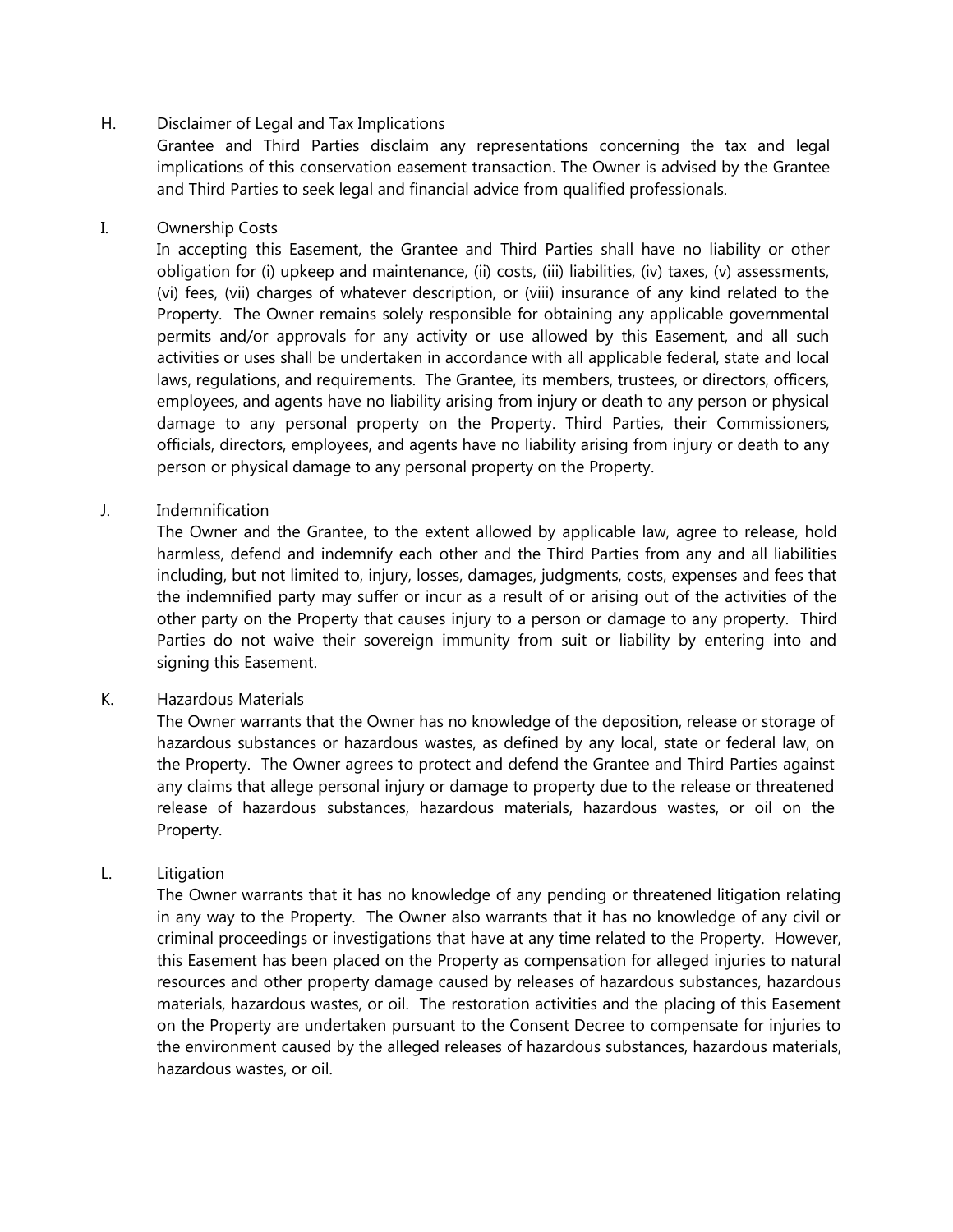# M. Termination

This Easement may be extinguished only by a change in condition that causes it to be impossible to fulfill this Easement's Purposes, or by a condemning authority's legal exercise of power of eminent domain. The following examples of such changes of conditions are not intended to be exhaustive:

- 1. Unexpected Change in Conditions: If subsequent circumstances render the Purposes of this Easement impossible to fulfill, then this Easement may be partially or entirely terminated only by judicial proceedings. The Grantee will then be entitled to compensation by the method set forth in Section  $1.170A-14(q)(6)(ii)$  of the Treasury Regulations (or any successor provision then applicable). Compensation received under this subsection shall be placed in a trust account for the purpose of conducting additional land preservation activities at an alternate property consistent with the goals of the Restoration Plan and for reimbursing appropriate expenses so long as such reimbursement does not reduce the overall compensation such that it renders it impossible to fulfill the primary Purposes of this Easement. Funds may be expended out of the trust account only in accordance with written authorization from the Grantee and Third Parties.
- 2. Changes in Economic Condition: In making the grant of this Easement, the Owner has considered the possibility that uses prohibited by the terms of this Easement may become more economically valuable than permitted uses, and that neighboring properties may in the future be put entirely to such prohibited uses. The Owner believes that any such changes in the use of neighboring properties will increase the benefit to the public of the continuation of this Easement, and the Grantee, Third Parties and Owner intend that any such changes shall not be deemed to be circumstances justifying the termination or extinguishment of this Easement.
- 3. Eminent Domain: If the Property is taken, in whole or in part, by the lawful exercise of the power of eminent domain so as to render it impossible to fulfill the primary Purpose of this Easement, then Owner, the Grantee and, at their option, Third Parties, shall act jointly to realize the action most favored by the Grantee and Third Parties according to the following order of preference:
	- a. Avoiding the Taking of the Property and Preserving the Property in its Present Condition: Owner and the Grantee shall jointly take actions to formally request that the intended proceeding completely avoid the taking of the Property. Third Parties may join the action at their option.
	- b. Minimizing and Supplementing any Resulting Loss to the Property: If the Property cannot be wholly preserved as a result of the intended condemnation proceeding after Owner, Grantee and, at their option, Third Parties, have made all attempts to completely avoid the taking of the Property, then Owner and Grantee shall jointly take actions to formally request that the condemning authority minimizes the taking of the Property. Third Parties may join such actions at their option. Additionally, Owner and Grantee shall formally request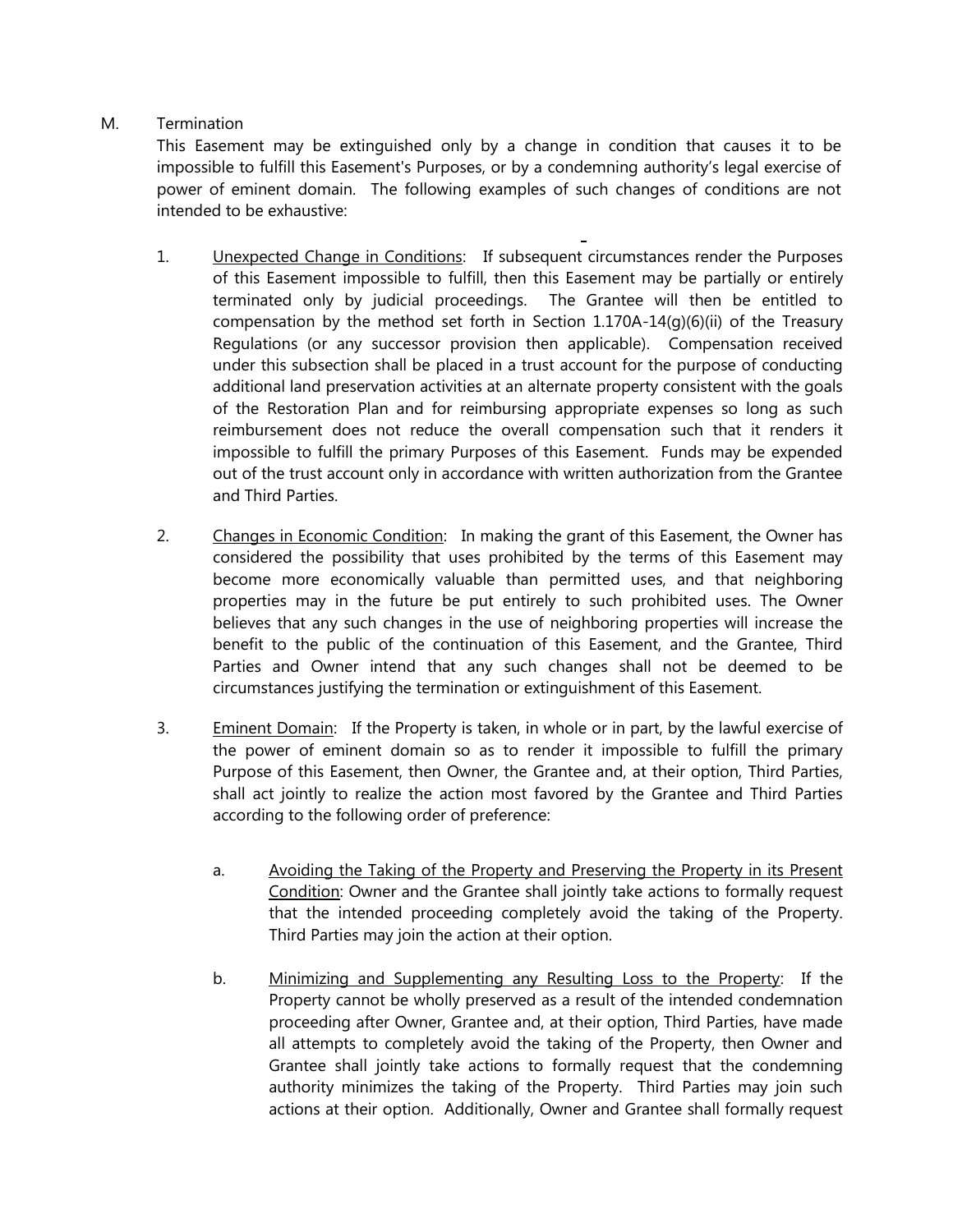that, within one year of notice of the intended proceeding, the condemning authority supplement any resulting loss of the Property, on at least a 1:1 acreage basis with a supplemental conservation easement containing provisions substantially similar to those contained in this Easement on nearby land acceptable to the Grantee and Third Parties. Third Parties may join in the formal request at their option.

- c. Mitigating the Loss of the Property: If options (a) and (b) are not successful or are not acceptable to the Grantee and Third Parties, Owner and Grantee shall jointly take actions to formally request through the intended proceeding that, within two years of notice of the intended condemnation proceeding, the condemning authority mitigate its taking of this Property, on at least a 1:1 acreage basis with a replacement conservation easement containing provisions substantially similar to those contained in this Easement on nearby land acceptable to Grantee and Third Parties. Third Parties may join in the formal request at their option; or
- d. Recover Full Value: If options (a) through (c) are not successful or acceptable to the Grantee and Third Parties, Owner and the Grantee shall jointly take actions to recover the full value of the interests in the Property subject to the taking and all direct or incidental damages resulting from the taking. Third Parties may join such actions at their option. All expenses reasonably incurred by the Owner, the Grantee and Third Parties in connection with the taking, shall be paid out of the amount recovered, so long as such reimbursement does not reduce the overall compensation rendering it impossible to fulfill the primary Purposes of this Easement. Compensation shall be by the method set forth at Section 1.170A-14(g)(6)(ii) of the Treasury Regulations (or any successor provision then applicable). Compensation received under this subsection shall be placed in a trust account for the purpose of reimbursing appropriate expenses and conducting additional land preservation activities consistent with the goals of the Restoration Plan at the Property or at an alternate property. Funds may be expended out of the trust account only in accordance with written authorization from Grantee and Third Parties. The Grantee and Third Parties shall be named as co-trustees on the account with equal rights to fund the additional land preservation activities.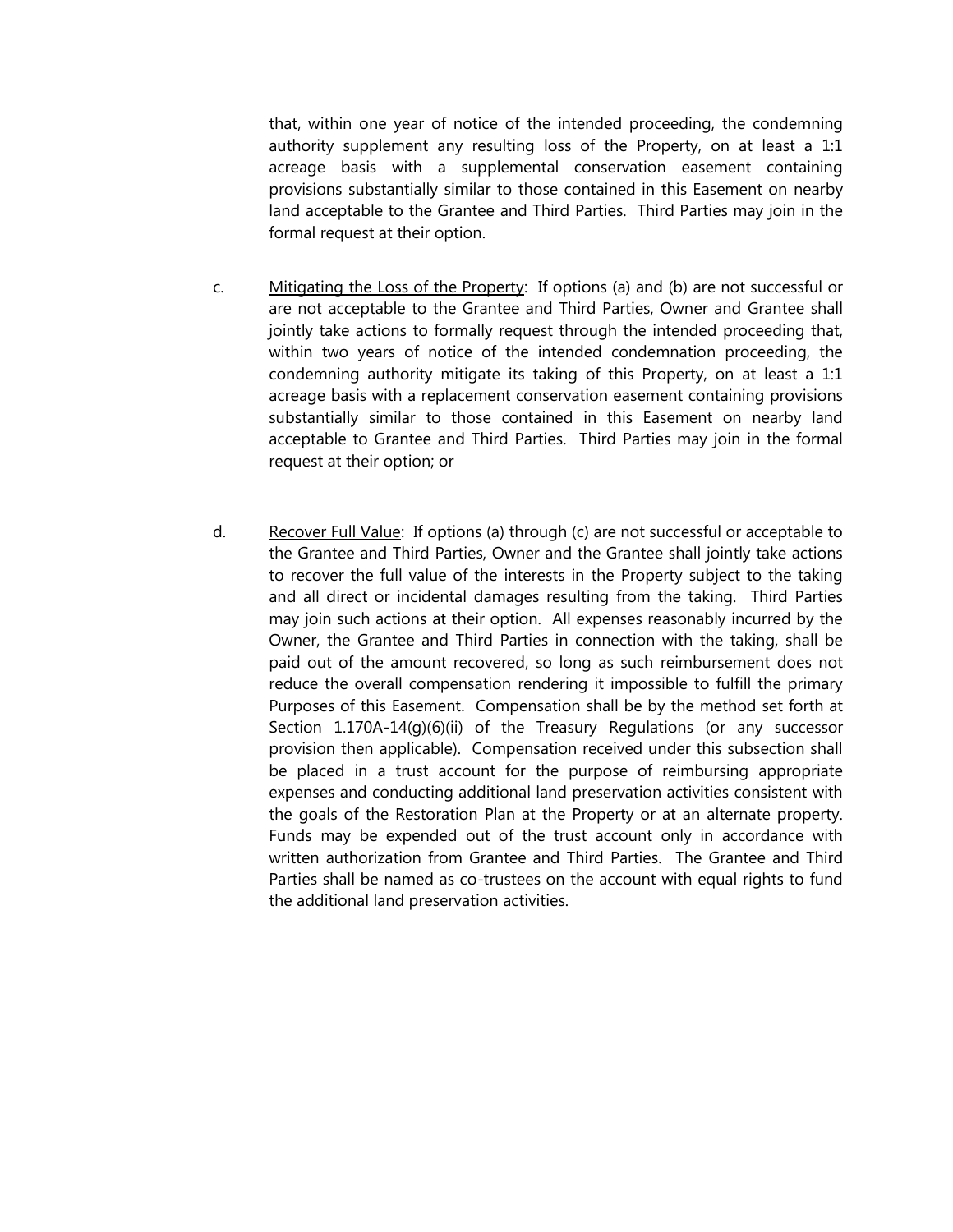### N. Amendments

If circumstances arise under which an amendment to or modification of this Easement would be appropriate or necessary, the Owner, the Grantee and Third Parties may agree jointly to amend this Easement. However, no amendment shall be allowed that will affect the qualification of this Easement or the status of the Grantee under any applicable laws, including Chapter 183 of the Texas Natural Resources Code or Section 170(h) of the Internal Revenue Code. Further, any amendment shall be consistent with the Purposes of this Easement, shall not diminish the Conservation Values of the Property, and shall not affect the perpetual duration of this Easement. Any such amendment shall be recorded in the official records of Orange County, Texas, and at the expense of the party initiating the amendment.

### O. Liberal Construction

This Easement shall be liberally construed in favor of maintaining the Conservation Values of the Property and in accordance with Chapter 183 of the Texas Natural Resources Code (or any successor provision then applicable).

### P. Notices

- 1. For purposes of this Easement, notices may be provided to all parties by delivery or by mailing a written notice to the party (at the last known address of a party) by First Class mail (certified, return receipt requested). All notices shall be deemed delivered and effective upon actual receipt if given personally, by private courier, or by facsimile, or upon deposit with the United States Postal Service if given by mail.
- 2. This Easement establishes the Texas Commission on Environmental Quality, Office of Waste, at the address below, as the Third Parties' representative for purposes of receiving notices or communications related to this Easement. The Third Parties may change the Third Parties' representative by providing Owner, the Grantee and the other Third Parties with not less than ten (10) calendar days' written notice of such change.

Texas Commission on Environmental Quality Natural Resource Trustee Program, MC-225 P.O. Box 13087 Austin, Texas 78711-3087 Telephone: (512) 239-2523 Facsimile: (512) 239-4814

3. This Easement establishes the Conservation Director of the Grantee, at the address below, as the Grantee's representative for purposes of receiving notices or communications related to this Easement. The Grantee may change its representative by providing Owner and the Third Parties' Representative with not less than ten (10) calendar days' written notice of such change.

> Big Thicket Natural Heritage Trust P.O. Box 1049 Kountz, Texas 77625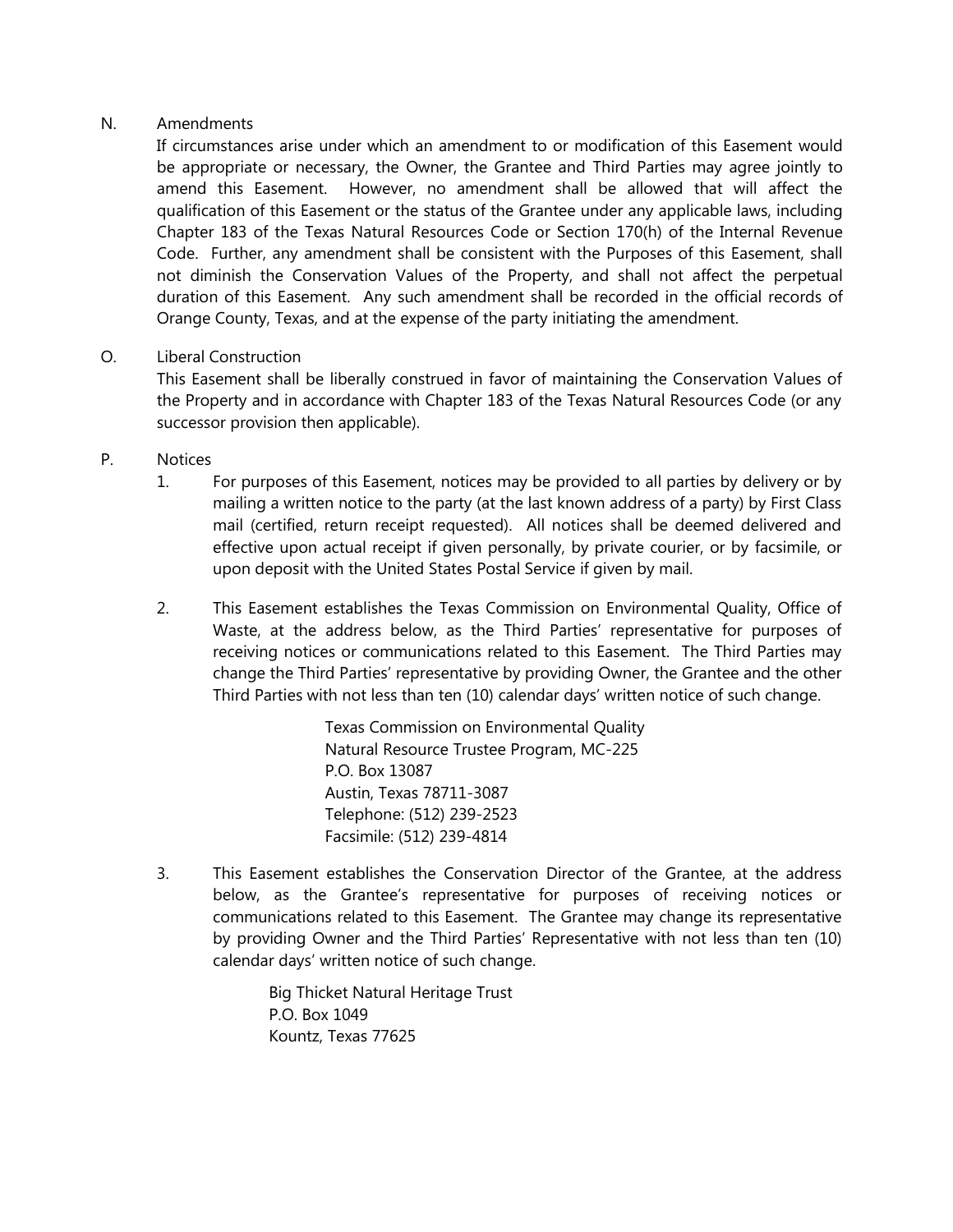4. This Easement establishes Paul Hurt, at the address below, as Owner's representative for purposes of receiving notices or communications related to this Easement. Owner may change its representative by providing the Grantee and the Third Parties' representative with not less than ten (10) calendar days' written notice of such change.

> The Conservation Fund 1655 N. Fort Meyer Dr. Suite 1300 Arlington, VA 22309-3199

### Q. Severability

If any portion of this Easement is determined to be invalid by a competent court of law, the remaining provisions will remain in force.

#### R. Successors

This Easement is binding upon, and inures to the benefit of, the Owner's, the Grantee's and Third Parties' successors in interest. This Easement, and the requirements and restrictions of this Easement, run in perpetuity with the Property. All subsequent Owners of the Property are bound to all provisions of this Easement to the same extent as the current Owner. Owner shall incorporate the terms of this Easement in any deed or other legal instrument by which Owner divests any interest in all or a portion of the Property, including, without limitation, a leasehold interest. In the event that Owner divests any interest in all or a portion of the Property, including, without limitation, a leasehold interest of the Property, Owner shall notify the Grantee and Third Parties in writing at least thirty (30) days prior to such transfer. Before or at the time Owner notifies the Grantee and Third Parties of the transfer, Owner must provide documentation to the Grantee and Third Parties that the party taking any interest in all or a portion of the Property, including, without limitation, a leasehold interest the Property, has been notified, and has agreed to comply with this Easement and the requirements and restrictions of this Easement.

# S. Placement of Additional Restrictions on Property

Owner covenants that it will not hereafter attempt to convey any additional lease, profit, license or easement on the Property, including but not limited to oil, gas and mineral leases, or any easement for utility service or transmission lines, without the written consent of the Grantee and Third Parties. Any attempted grant in violation of this provision shall be void. Any liens or security interests that Owner places on the Property after the effective date of this Easement shall be subordinate to the Grantee's and Third Parties' interests in this Easement and subject to the terms of this Easement.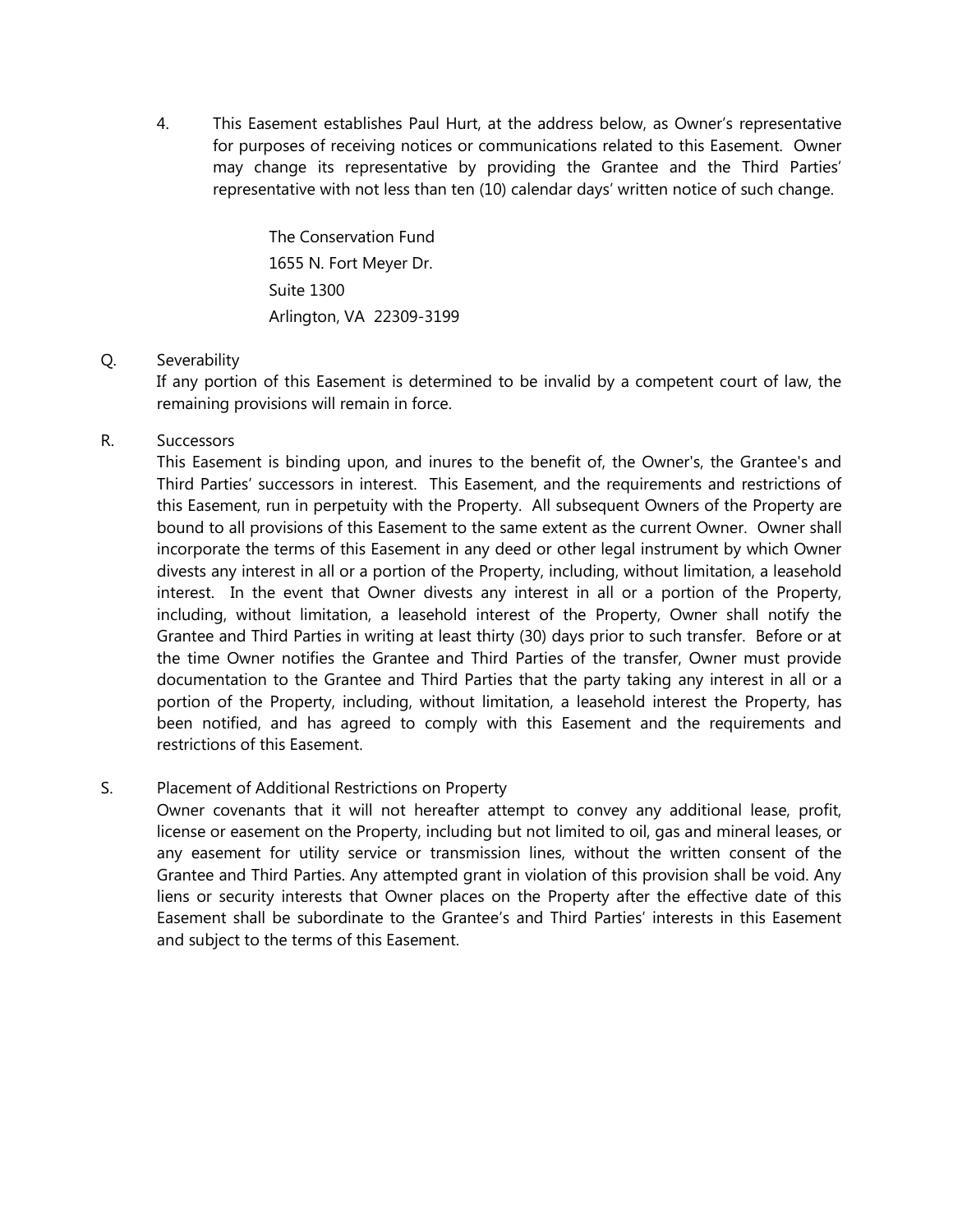### T. Cessation of Existence

The Grantee agrees to give at least thirty (30) days prior written notice to Owner and Third Parties' Representative if Grantee shall cease to exist or if it fails to be a "qualified organization" for purposes of Internal Revenue Code Section 170(h)(3) or Chapter 183 of the Texas Natural Resources Code (or any successor provisions then applicable), or if the Grantee is no longer authorized to acquire and hold conservation easements. If Grantee ceases to exist, then this Easement shall become vested in another entity as outlined below. Selection of such other entity must be approved in writing by the Owner and Third Parties, and such entity shall be a "qualified organization" for purposes of Internal Revenue Code Section 170(h)(3) and Chapter 183 of the Texas Natural Resources Code (or any successor provisions then applicable). The Grantee's rights and responsibilities will be assigned to an entity having similar conservation purposes to which such right may be awarded under the *cy pres* doctrine. Any assignment of this Easement shall obligate the Grantee to (i) require that the conservation Purposes continue to be carried out, and (ii) transfer to the new holder the balance of easement stewardship funds allocated to this Easement.

### U. Assigning this Easement to another Holder

The Grantee may transfer this Easement to a similar entity, but the Grantee may only assign its rights and obligations under this Easement to a qualified organization as defined under Section 170(h) of the Internal Revenue Code (or any successor provision then applicable). Such assignment must be approved in writing by Owner and Third Parties. The holder must be authorized to acquire and hold conservation easements under Chapter 183 of the Texas Natural Resources Code (or any successor provision then applicable) and any applicable laws of the United States. Any assignment of this Easement shall obligate the Grantee, and any subsequent holder of this Easement, to (i) require that the Conservation Values of this Property are protected and preserved in perpetuity, and (ii) transfer to the new holder the balance of easement stewardship funds allocated to this Easement. The Grantee agrees to give written notice to Owner and Third Parties' Representative of an assignment at least thirty (30) days prior to the date of such assignment. The failure of the Grantee to give this written notice to the Owner or Third Parties' Representative shall not affect the validity of the assignment and it shall not impair the validity of this Easement or limit its enforceability in any way.

### V. Termination of Rights and Obligations

A party's rights and obligations under this Easement terminate upon transfer of that party's interest in the Property. Liability for acts or omissions occurring prior to transfer will survive the transfer.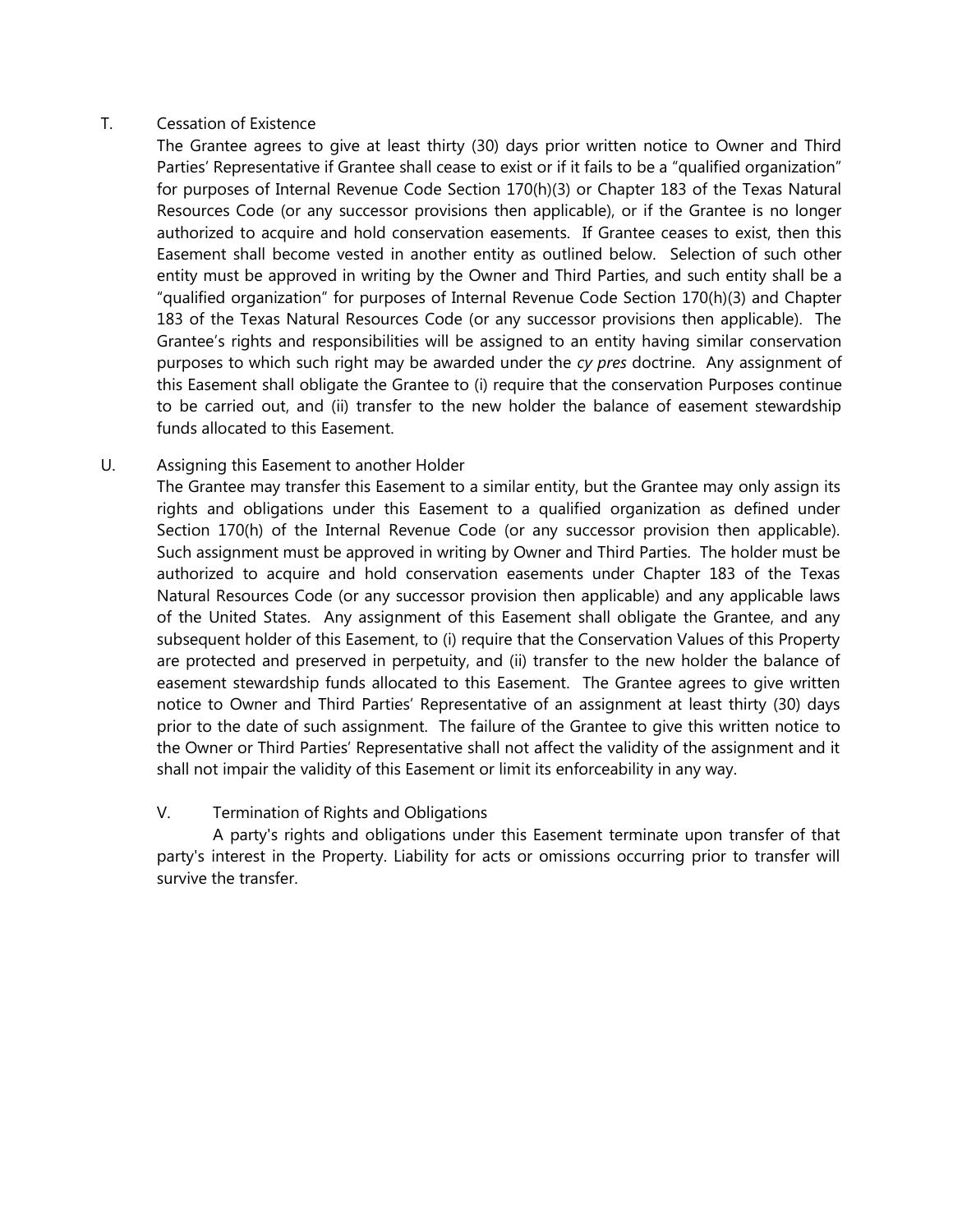#### W. Texas Law

This Easement will be construed in accordance with Texas law except where this Easement invokes other law.

#### X. Entire Agreement

This Easement sets forth the entire agreement of the parties. It is intended to supersede all prior discussions or understandings. No alteration or variation of this Easement shall be valid or binding unless contained in an amendment that complies with Section N.

#### Y. Merger

The parties agree that the terms of this Easement shall survive any merger of the fee and easement interest in the Property. In the case of merger, the Owner at the time of the merger shall convey this Easement to another qualified Holder within 180 days of such merger. Until the Owner conveys this Easement to a new Holder, the Owner shall manage the Property as if it were the Holder in accordance with the terms and restrictions of this Easement.

#### Z. Counterparts

The parties may execute this instrument in two or more counterparts which together shall constitute one and the same document.

#### AA. Certifications

Each undersigned representative of a party to this Easement certifies that he or she is fully authorized to execute this Easement on behalf of the party represented and to legally bind the party represented to the terms and conditions of this Easement.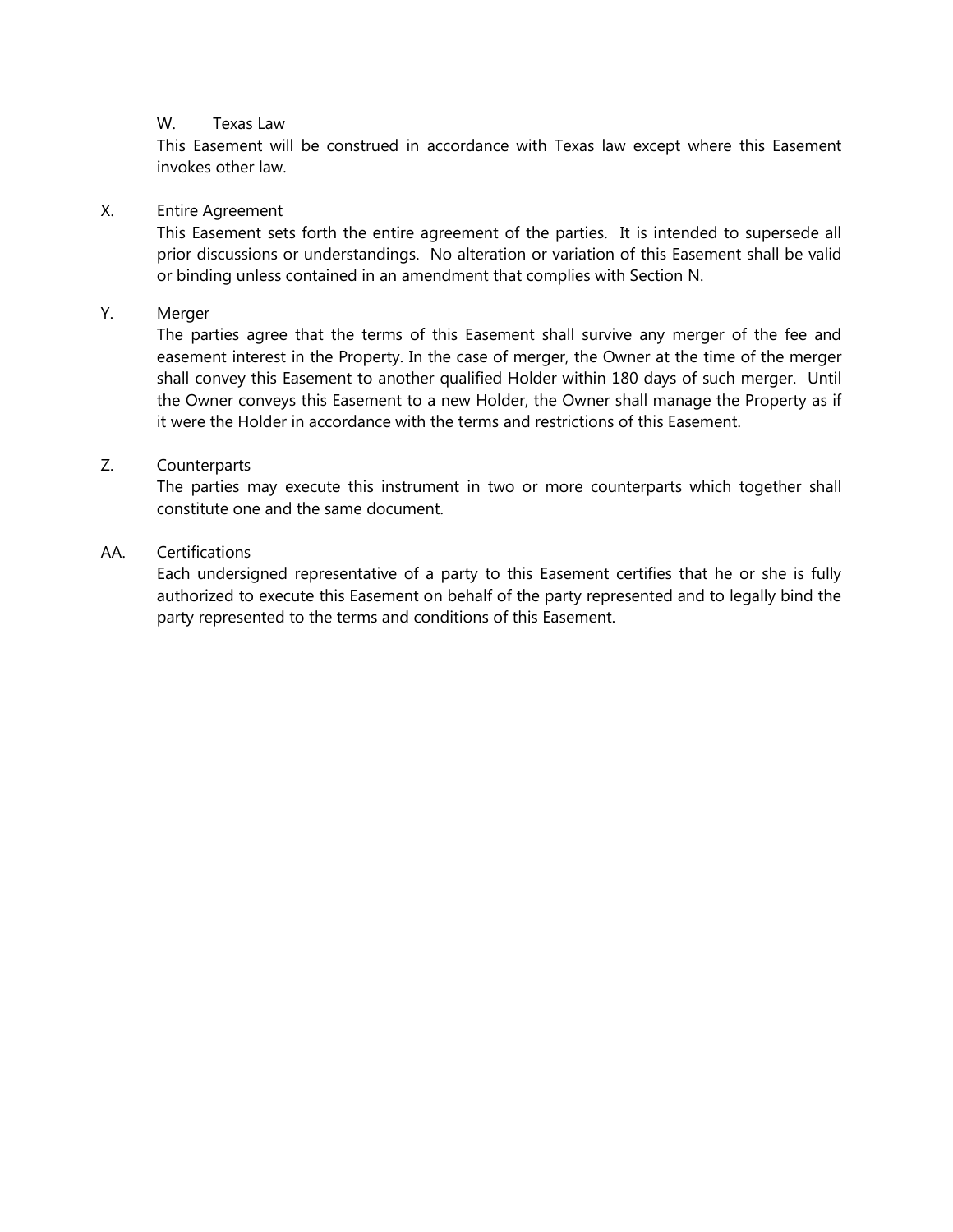### EXHIBIT C

### PROHIBITED ACTIONS

The following uses and practices are inconsistent with the Purposes of this Easement or detrimental to the Conservation Values and shall be prohibited upon or within the Property.

- 1. Commercial Activities. Any commercial activity on the Property is prohibited except to the extent allowed by Section 8 (Mineral Extraction).
- 2. Construction on the Property. Construction of any structures on the Property is expressly prohibited, unless otherwise specifically allowed by this Easement.
- 3. Cutting Vegetation. Except where permitted under Exhibit C, or by the prior written consent of the Grantee and Third Parties, any cutting of trees or vegetation is prohibited on the Property. Where such consent is sought, the Grantee and Third Parties will consider whether the trees or vegetation pose a threat to human life or property, whether the removal is consistent with the Conservation Values of the landscape as outlined in this Conservation Easement, such removal is necessary, or whether the removal is associated with permitted activities as specified in Section 4 of Exhibit C.
- 4. Division or Subdivision of Property. Any division or subdivision of the Property or recording of a subdivision plan for the Property is prohibited.
- 5. Dumping, Storing or Accumulating. There shall be no dumping, storing or accumulating of, without limitation, any solid or hazardous wastes, hazardous substances, toxic substances, pollutants or contaminants, or oil. The Owner may compost bio-degradable materials, but only as authorized in Exhibit C.
- 6. **Feed Lot.** The establishment or maintenance of any commercial feed lot is prohibited on the Property. A commercial feed lot shall be defined for purposes of this Easement as a confined area or facility within which the land is not grazed or cropped annually and which is used to receive livestock that have been raised off the Property for feeding and fattening for market.
- 7. **Industrial Activities.** Any industrial activity on the Property is prohibited.
- 8. Mineral Extraction. Any mining or alteration of the surface of the Property, which includes the use of quarrying or consumptive or depleting methods of extraction, that will consume or deplete the surface estate, including, but not limited to, the removal of topsoil, sand, gravel, rock, and peat, is expressly prohibited. Owner, mineral owner or authorized lessee are permitted to explore for and/or extract subsurface minerals provided that the Owner, mineral owner or authorized lessee responsible for any surface damage shall reclaim any such damage so that topography, substrate composition and vegetative cover of the reclaimed area is restored in a manner that is consistent with the purposes of this Easement. If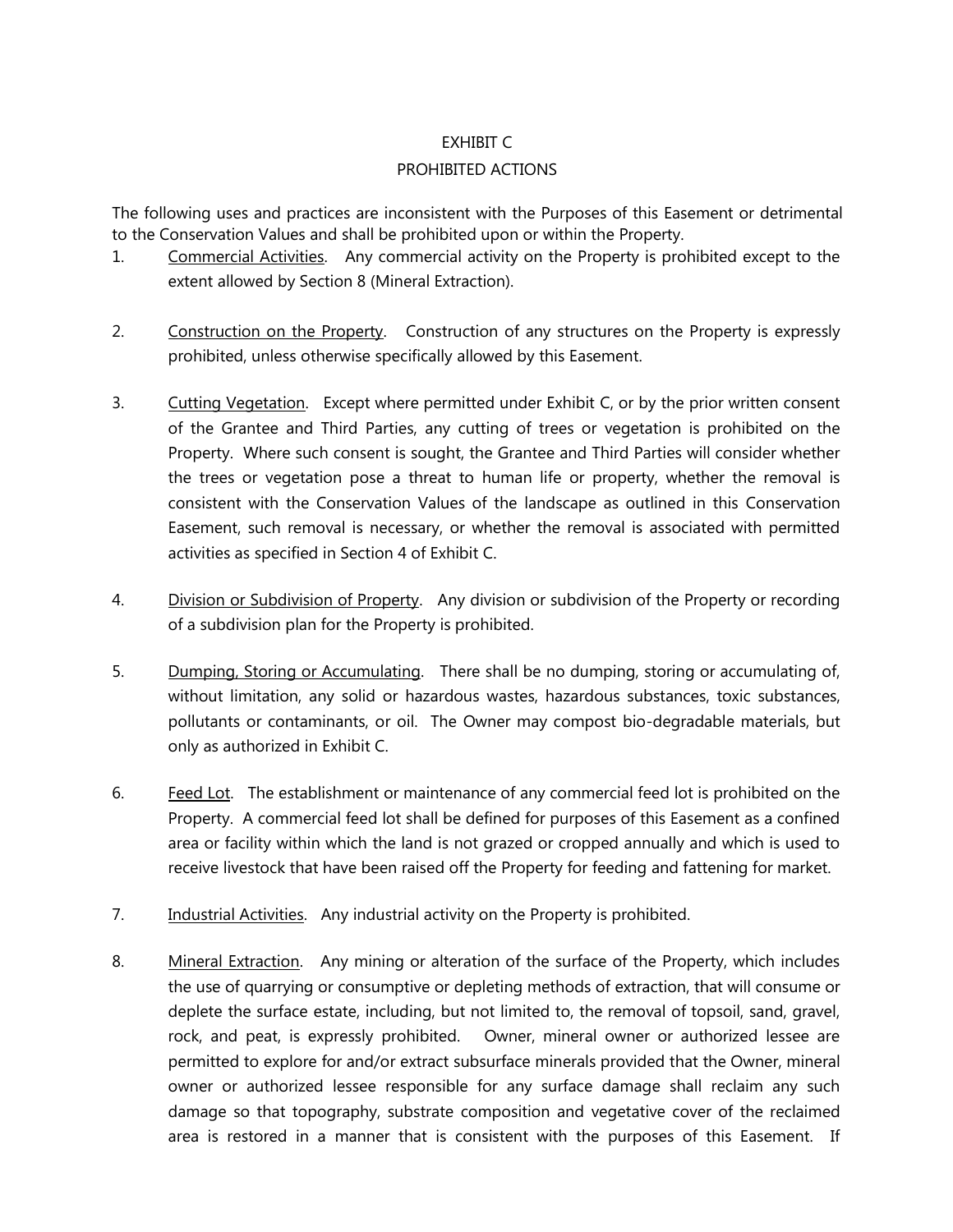exploration or extraction by a mineral owner or authorized lessee other than Owner results in surface damage and the mineral owner or authorized lessee does not, or will not, voluntarily reclaim the damaged area then the Owner shall undertake such restoration or compel the responsible party to undertake such reclamation through appropriate legal action.

- 9. Land Surface Alteration. Owner may perform surface alteration to control erosion, and to maintain the integrity of erosion control infrastructure such as dams and spillways, and for Property maintenance, pursuant to a plan submitted to Grantee for its approval. Otherwise, any excavation or fill work that would reduce the area within any flood plain, alter the natural flow of water across the Property, or change the natural grade elevation of the Property is prohibited.
- 10. Horses and Motorized Vehicles. Horseback riding and the operation of motorized off-road vehicles such as, but not limited to, all-terrain vehicles, sport utility vehicles, motorcycles, dune buggies, or snowmobiles, is prohibited off of designated roads on the Property, except as necessary for maintenance activities as defined in Section 2 of Exhibit C ("Right to Maintain and Replace Existing Structures"), fire protection, emergency purposes, or as necessary for restoration or enhancement activities conducted in accordance with Section 4 of Exhibit D ("Right to Restore, Enhance and Manage Native Wildlife Habitat"). Use of horses or motorized vehicles that would adversely affect the Conservation Values of the Property is not permitted for maintenance activities.
- 11. Roads. The establishment of any new road, regardless of surface type (e.g., "dirt," gravel, asphalt, concrete), is prohibited on the Property, unless such road establishment serves the Purposes of this Easement and is done with the prior written approval of Grantee and Third Parties.
- 12. Signs and Billboards. Billboards are prohibited on the Property. Grantee may place educational signs on the Property with written approval of Owner and Third Parties. Such approval shall not be unreasonably withheld by Owner or Third Parties. All other signs are generally prohibited on the Property, except the following signs may be displayed to provide or indicate:
	- The name and address of the property or the Owner's name.
	- The name and address of the Grantee and Third Parties.
	- The area is protected by a conservation easement.
	- Prohibition of any unauthorized entry or use.
	- An advertisement for the sale or rent of the Property.
- 13. Telecommunications Facility. Any telecommunications broadcast, relay or translator facility or device is prohibited on the Property.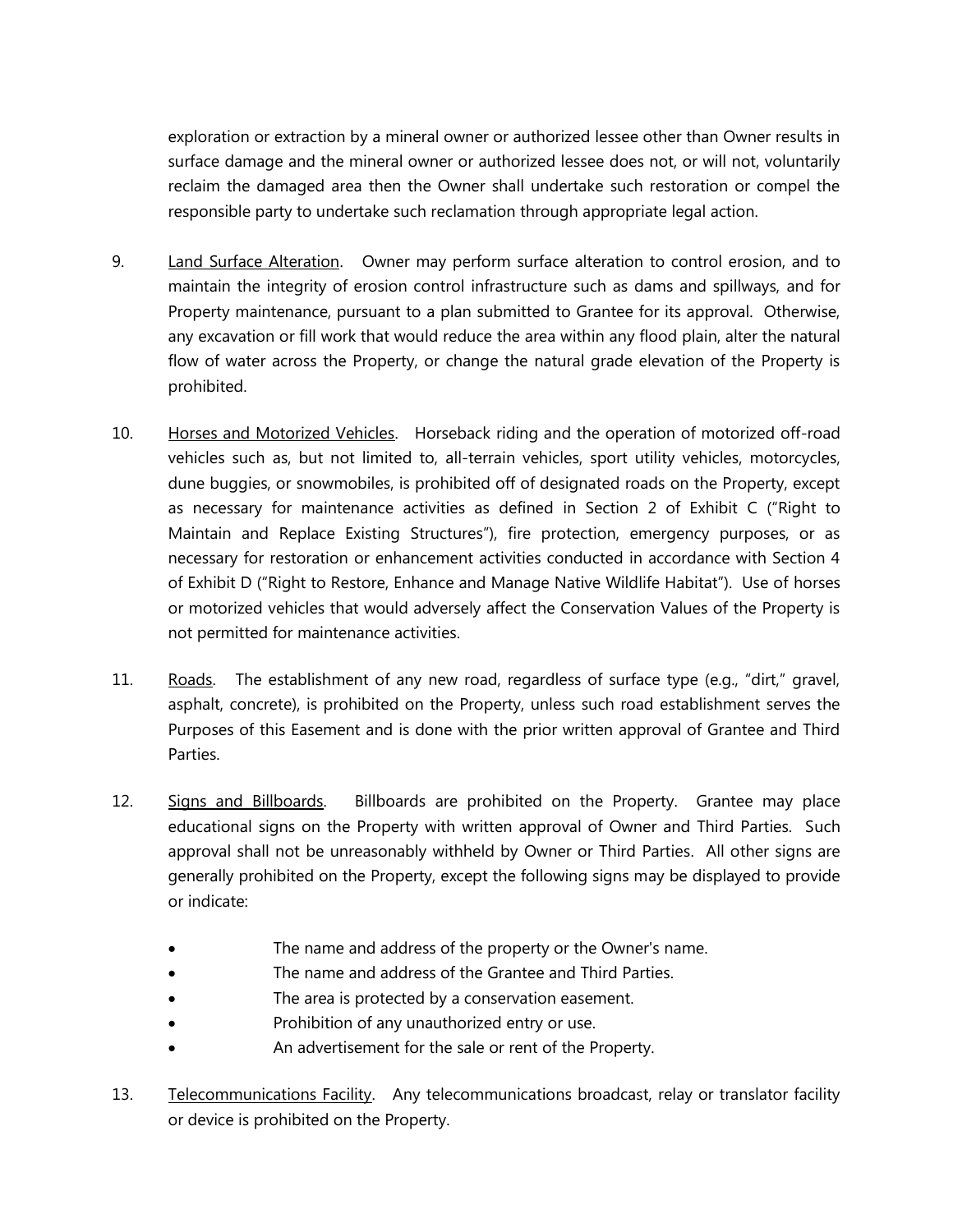- 14. Pollution, Disturbance to Hydrology. There shall be no pollution, depletion, extraction, pumping or transport of surface water, natural water courses, lakes, ponds, marshes, wetlands, subsurface water or any other water bodies, nor shall activities be conducted on the Property that would be detrimental to water quality or that could alter the natural water level or flow in or over the Property, except as expressly allowed herein, or except for the depletion, extraction, drilling, pumping or transport of water that is necessary for the management, enhancement or restoration purposes that are consistent with the intent and Purpose of this Easement and with Section 4 of Exhibit C ("Right to Restore, Enhance and Manage Native Plant and Wildlife Habitat"). Commercial water sales are expressly prohibited.
- 15. Transfer of Development Rights. The transfer of any development rights to any property, whether or not adjacent to the property is prohibited.
- 16. Biocides. There shall be no use of pesticides, including but not limited to insecticides, fungicides, rodenticides and herbicides, except as associated with activities permitted in accordance with Exhibit D.
- 17. Livestock. Placement or grazing of domestic livestock or other domesticated animal species on the Property is prohibited. However, to the extent it is consistent with the Purposes of this Easement and not detrimental to the Conservation Values of the Property, livestock may be used for vegetation management or as an educational tool in association with land management practices upon prior written approval by the Grantee and Third Parties.
- 18. Invasive Species. There shall be no planting of invasive or non- native plant species anywhere on the Property, nor shall any invasive or non- native insects, fish, reptiles, amphibians, birds or mammals be introduced to the Property unless the introduction of same furthers the intent of this Easement, is not detrimental to the Conservation Values of the Property and is done with prior written approval of Grantee and Third Parties. The Grantee and/or Third Parties will provide a list of potentially invasive species to the Owner upon request.
- 19. Hunting, Fishing or Trapping. Hunting, fishing or trapping is prohibited on the Property except as authorized in Exhibit C.
- 20. Public Use. Use of the Property by members of the general public for active recreational purposes is prohibited except as authorized in Exhibit C.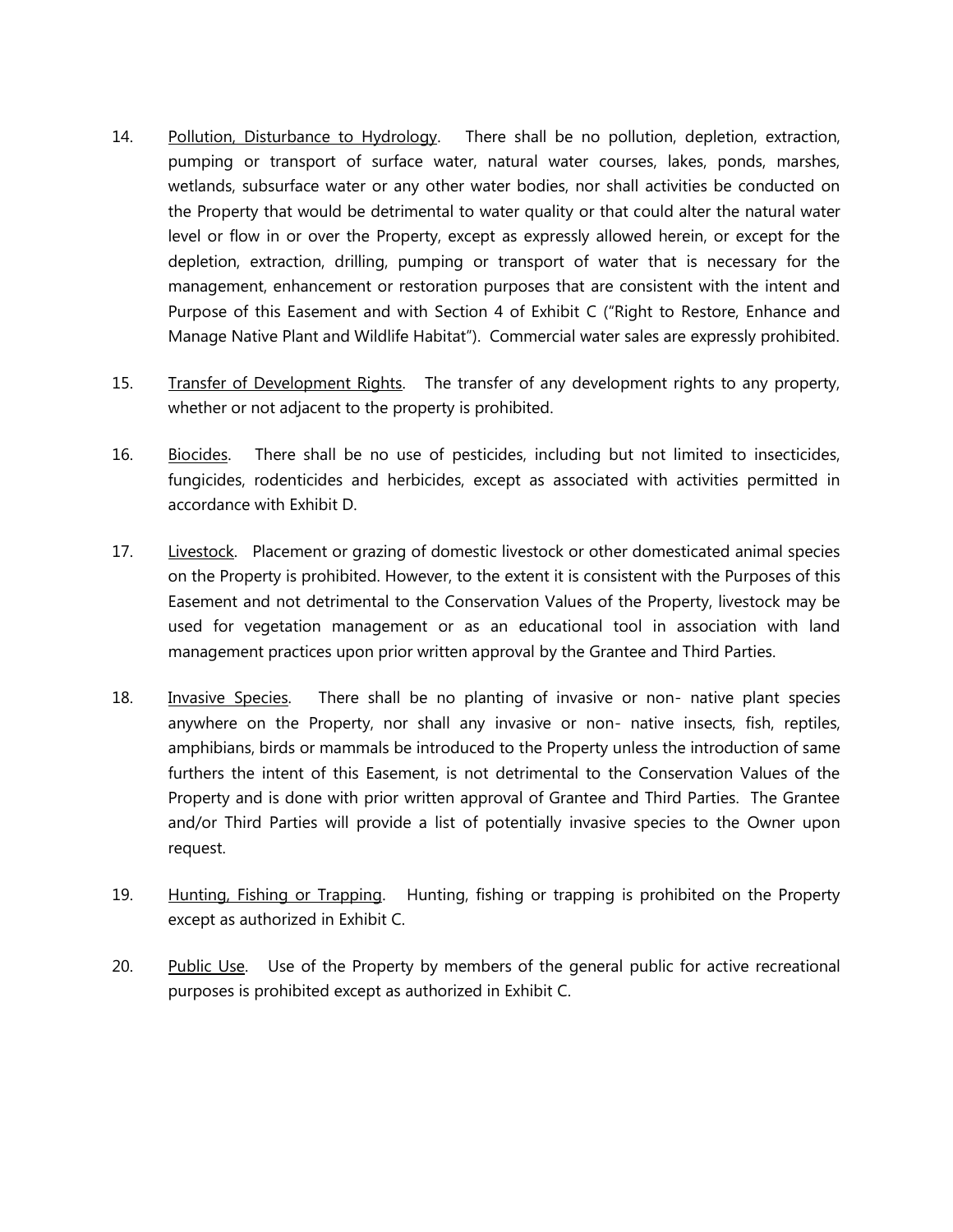### EXHIBIT C RESERVED RIGHTS

The Owner retains all ownership rights that are not expressly restricted by this Easement. The following rights are consistent with the Purposes of this Easement and are expressly permitted upon or within the Property:

- 1. Right to Convey. The Owner retains the right to sell, mortgage, bequeath, or donate the Property. Any conveyance will remain subject to the terms of this Easement and each subsequent Owner will be bound by all obligations in this agreement. Owner shall notify the Grantee and Third Parties at least thirty (30) days prior to the conveyance of the Property and the document of conveyance shall expressly refer to this Conservation Easement.
- 2. Right to Maintain and Replace Existing Structures. The Owner retains the right to maintain, renovate, and replace the existing structure(s) in substantially the same location and size on the Property as noted in the Baseline Documentation Report in Exhibit D. Any expansion or replacement may not substantially alter the character or function of the structure. Prior to beginning renovation or replacement of the existing structures, the Owner will provide a written plan to the Grantee and Third Parties for the Grantee's and Third Parties' review and approval. Such approval shall not be unreasonably withheld. Upon agreement between Owner, Grantee and Third Parties, an existing structure may be completely removed and not replaced. Additionally, if a structure is removed by natural processes, Owner, Grantee and Third Parties may agree that it will not be replaced.
- 3. Right to Prohibit Unauthorized Entry. The Owner may prohibit entry on the Property of unauthorized persons.
- 4. Right to Restore, Enhance and Manage Native Plant and Wildlife Habitat. The Owner may restore, enhance, and manage native plant and wildlife habitat in a manner consistent with a conservation plan approved by the Grantee and Third Parties and prepared by a qualified conservation professional acceptable to the Grantee and Third Parties.

The Owner is permitted seasonally and temporarily to store fencing materials, posts, feed, equipment and other personal property necessary to conduct habitat restoration, enhancement or management activities on the Property in a location and manner that is not unsightly and that does not impair the Conservation Values of the Property. Owner may not store such materials for longer than sixty (60) days without notice and approval by the Grantee for the purposes of preserving the Conservation Values on the Property. The Owner is permitted to compost bio-degradable materials resulting from the habitat restoration, enhancement or management practices on the Property.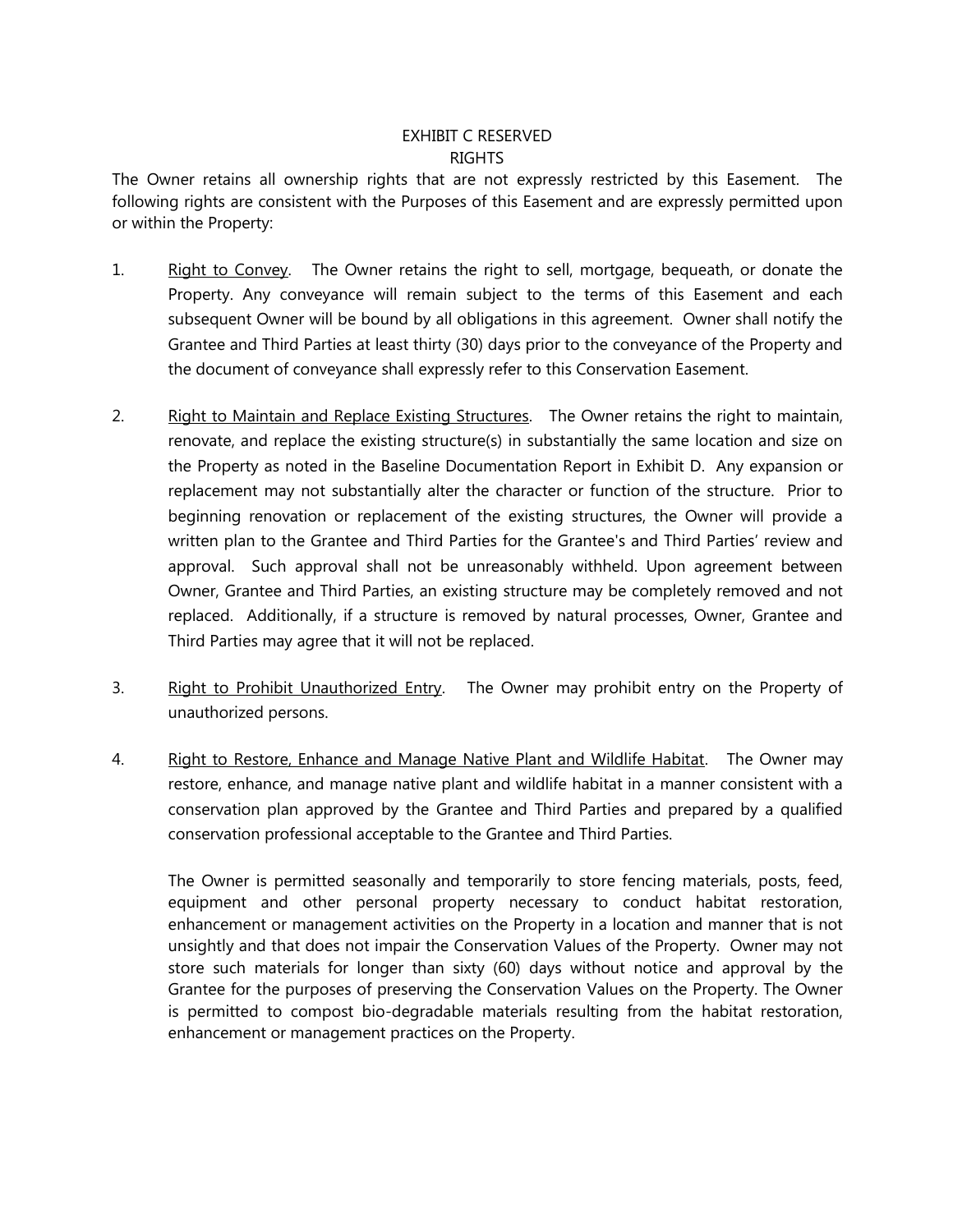- 5. Right to Use Agrichemicals and Biological Controls. The Owner is permitted, with prior written consent of Grantee and Third Parties, to use biological controls licensed for the control of pests and agrichemicals only as necessary to accomplish the habitat restoration, enhancement or management goals in accordance with the Conservation Values of this Easement, or to control problem animals or invasive species detrimental to the Conservation Values of the Property, provided that any agrichemicals or biological controls are used according to applicable government regulations.
	- 6. Hunting, Fishing or Trapping. The Owner may conduct and allow hunting, fishing, and trapping activities only to the extent such activities would not interfere with the Purpose of this Easement or impair the Conservation Values of the Property and in accordance with all applicable federal, state and local laws, restrictions, and ordinances and the provisions of this Easement. Guests of Owner may conduct hunting, fishing, and trapping activities only when Owner is physically present on the Property. Owner may place or allow temporary, removable structures such as observation decks or blinds associated with the activities permitted under this Section 6. Commercial leasing for hunting, trapping, and fishing is prohibited on the Property except with prior written approval by the Grantee and Third Parties.
- 7. Rights Associated with Other Easements. The continued use and maintenance of existing easements of record granted prior to this Easement are permitted. Any modifications to these existing easements require the consent of the Grantee and Third Parties. Any new easements voluntarily granted by the Owner shall require the prior written consent of the Grantee and Third Parties, which shall not be unreasonably withheld, conditioned, or delayed, and must protect the Conservation Values of the Property, and be consistent with the Purposes of this Easement. Neither the Grantee nor Third Parties shall be entitled to any of the proceeds of the new easements.
- 8. Right to Conduct Limited Educational Activities. Owner, in its sole and non- reviewable discretion, may permit Grantee and select third parties to conduct limited non- invasive educational activities on the Property that are consistent with the Purpose of this Easement and that will not impair the Conservation Values of the Property. To the extent Owner may allow the conduct of such activities, those activities would be governed by whatever requirements Owner may choose to impose that are consistent with the terms, requirements and Conservation Values of this Easement.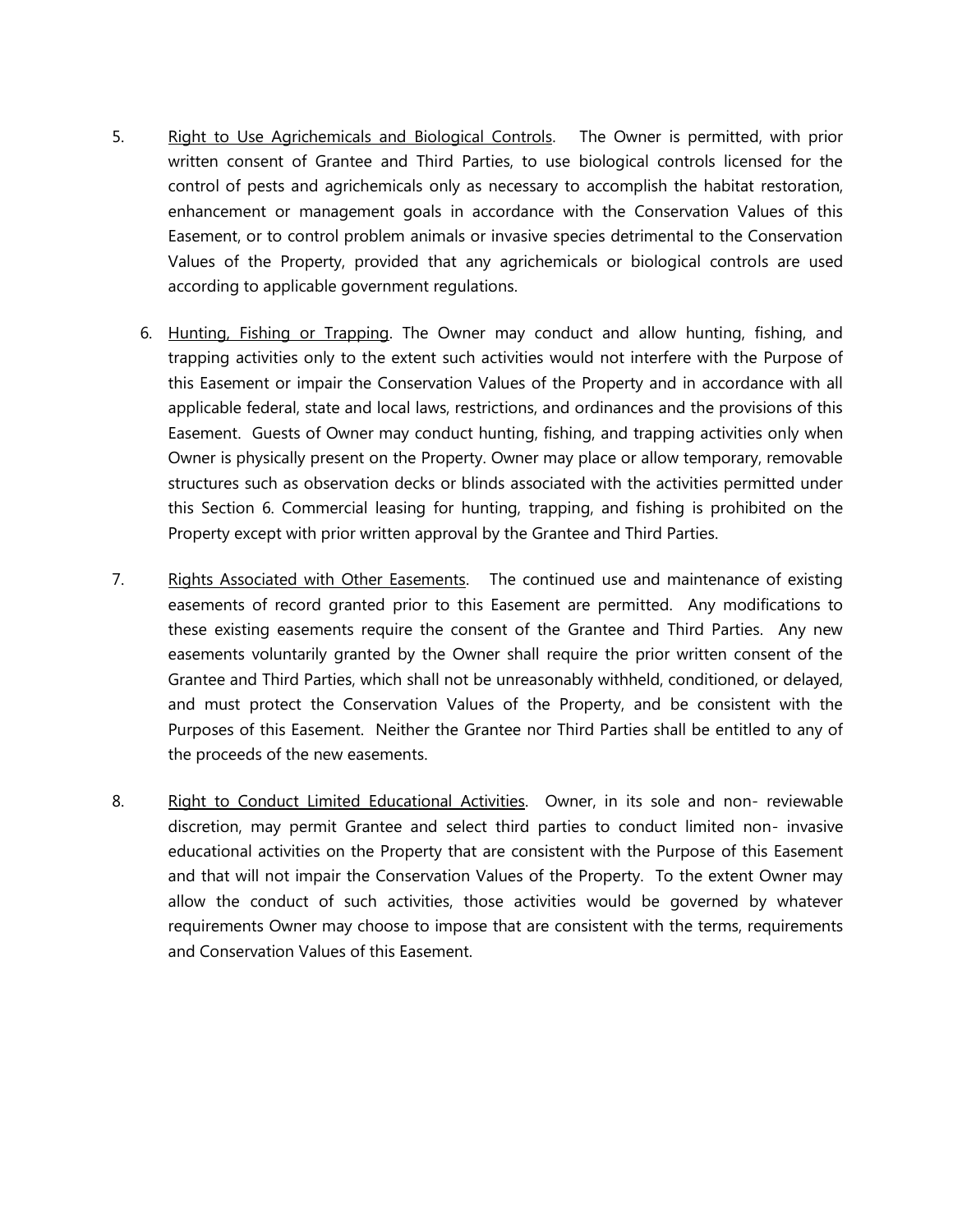- 9. Right to Construct Limited Structures. Upon prior written approval by the Grantee and Third Parties, Owner may construct limited structures that do not constitute dwellings or habitations (such as a barn, animal shelter, or storage shed), to the extent that such construction would not interfere with the Purpose of this Easement or impair the Conservation Values of the Property. This Section 9 does not apply to temporary, removable structures associated with activities permitted under Section 6 of Exhibit D.
- 10. Right to Allow Passive Recreational Use. Owner may allow passive recreational use (such as hiking or bird watching) to the extent that such use would not interfere with the Purpose of this Easement or impair the Conservation Values of the Property.

# Discussion of the Impact of Conservation Easements

It's the appraiser's opinion, that the primary limiting factors related to the conservation easement are outlined in the draft easement document. The conservation easement inherently hinders or limits rights which otherwise be available to a property owner. The degree to which these rights are encumbered thereby affecting overall market value of the property, is the topic of this valuation section. Since an easement held by a non-owner limits and reduces the owner's rights, an easement is typically perceived by market participants as negatively impacting the property's marketability and the owner's value (expected selling price).

Perpetual conservation easements limit the rights of the present owner and any future owners. Rights which are held by non-owners can often create management problems and/or complicate buy/sell decisions. Significant rights conveyed to non-owners can also bring about disputes and lawsuits in the future; it is not uncommon to find owners of pipeline easements, mineral interest, power line easements, access easements, etc. in dispute with the property owner.

Most buyers of land have little to no interest in buying a property with lack of control on their part. A conservation easement inherently hinders, or limits rights which would otherwise be available to a property owner. The degree to which these rights are encumbered, thereby affecting the overall market value of the property, is the topic of this valuation section. Since easements held by a nonowner reduces the owner's rights, an easement is typically perceived by market participants as negatively impacting the property's marketability.

The previously described conservation easement removes subdivision rights from the grantor of this easement. The subject property is not a development tract but could potentially be subdivided in the future for recreational hunting and fishing purposes. Due to the lack of legal access and significant exposure to the 100-year flood plain and federally designated wetlands, the highest and best use of the property is continued conservation easement use with recreational applications as outlined in the conservation easement. It is the appraisers' opinion that the removal of property rights and the inability to subdivide the property affects the market value of the property. The diminished "bundle of rights" also negatively affects the marketability of the property and its value.